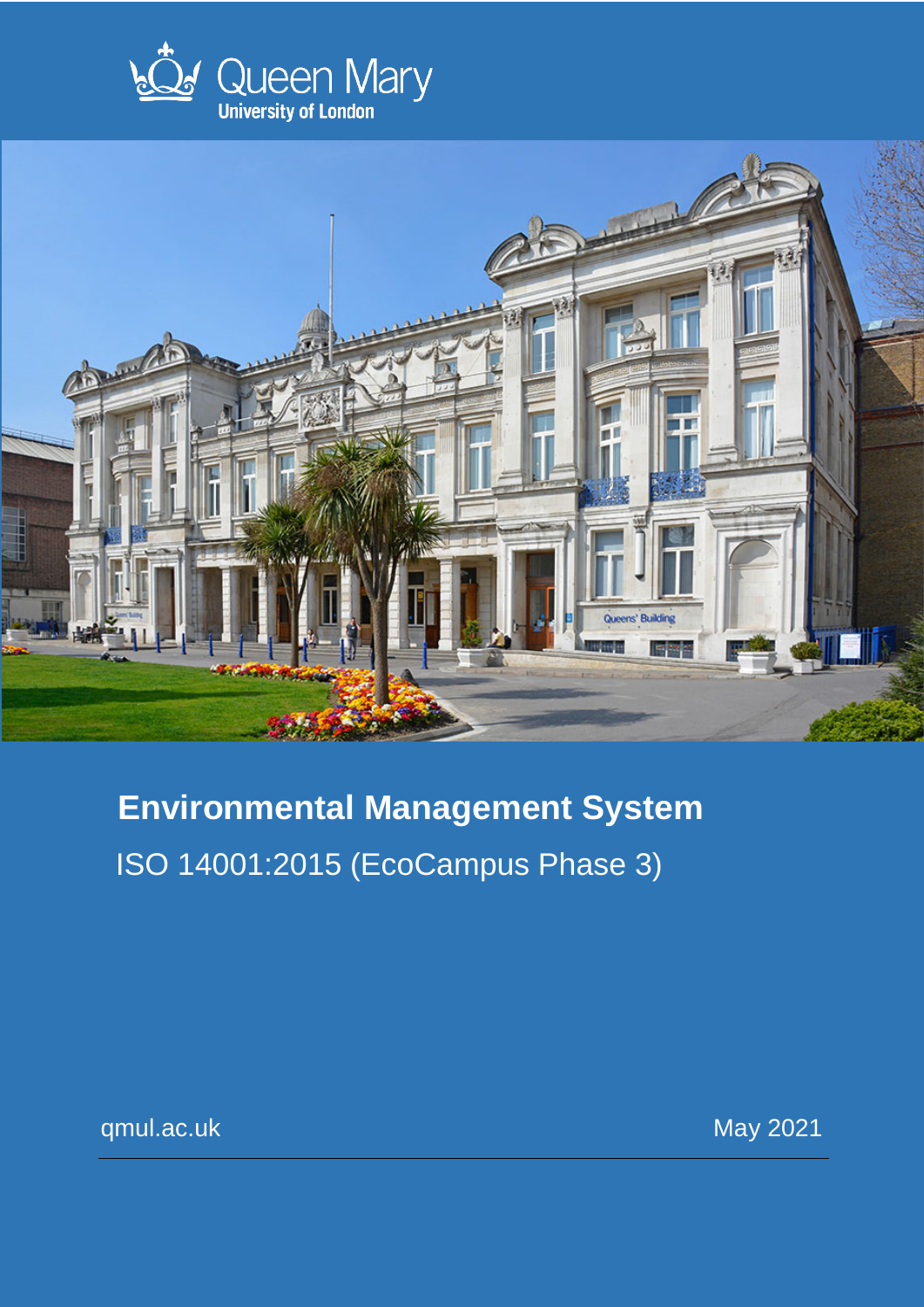

# <span id="page-1-0"></span>**Approval Page**

| <b>Author:</b> | <b>Head of Sustainability</b>                                                                    |  |  |
|----------------|--------------------------------------------------------------------------------------------------|--|--|
| Approved by:   | Sustainability Committee (SC)                                                                    |  |  |
| Date Approved: | 7 May 2021                                                                                       |  |  |
|                | <b>ISO 14001:2015 Clauses:</b> 4.2, 6.1.2, 6.1.3, 6.2.1, 6.2.2, 8.1, 9.1.1, 9.1.2, 9.2.2 and 9.3 |  |  |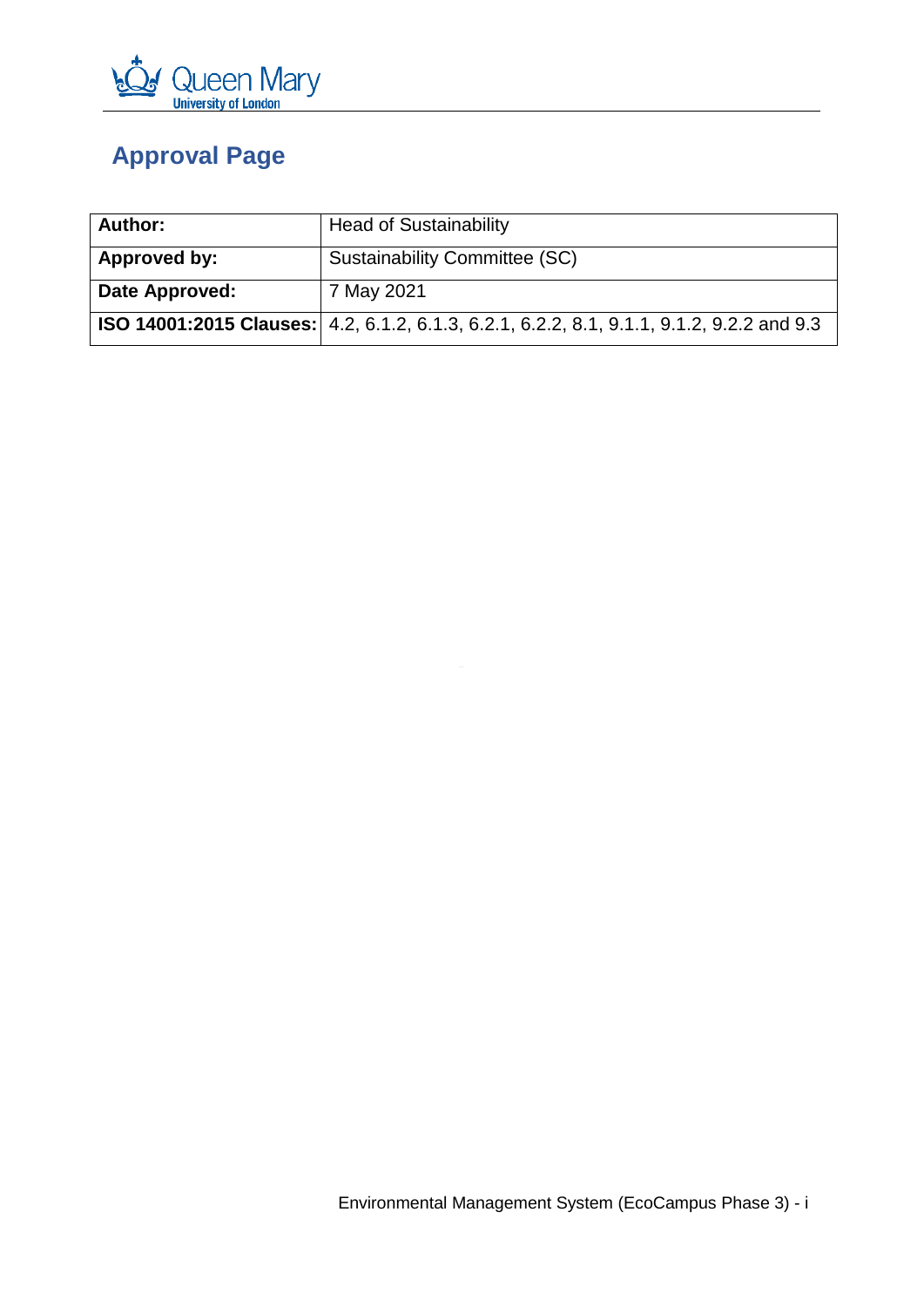

# <span id="page-2-0"></span>**Table of Contents**

| Environmental Management System (EcoCampus Phase 3) - ii |
|----------------------------------------------------------|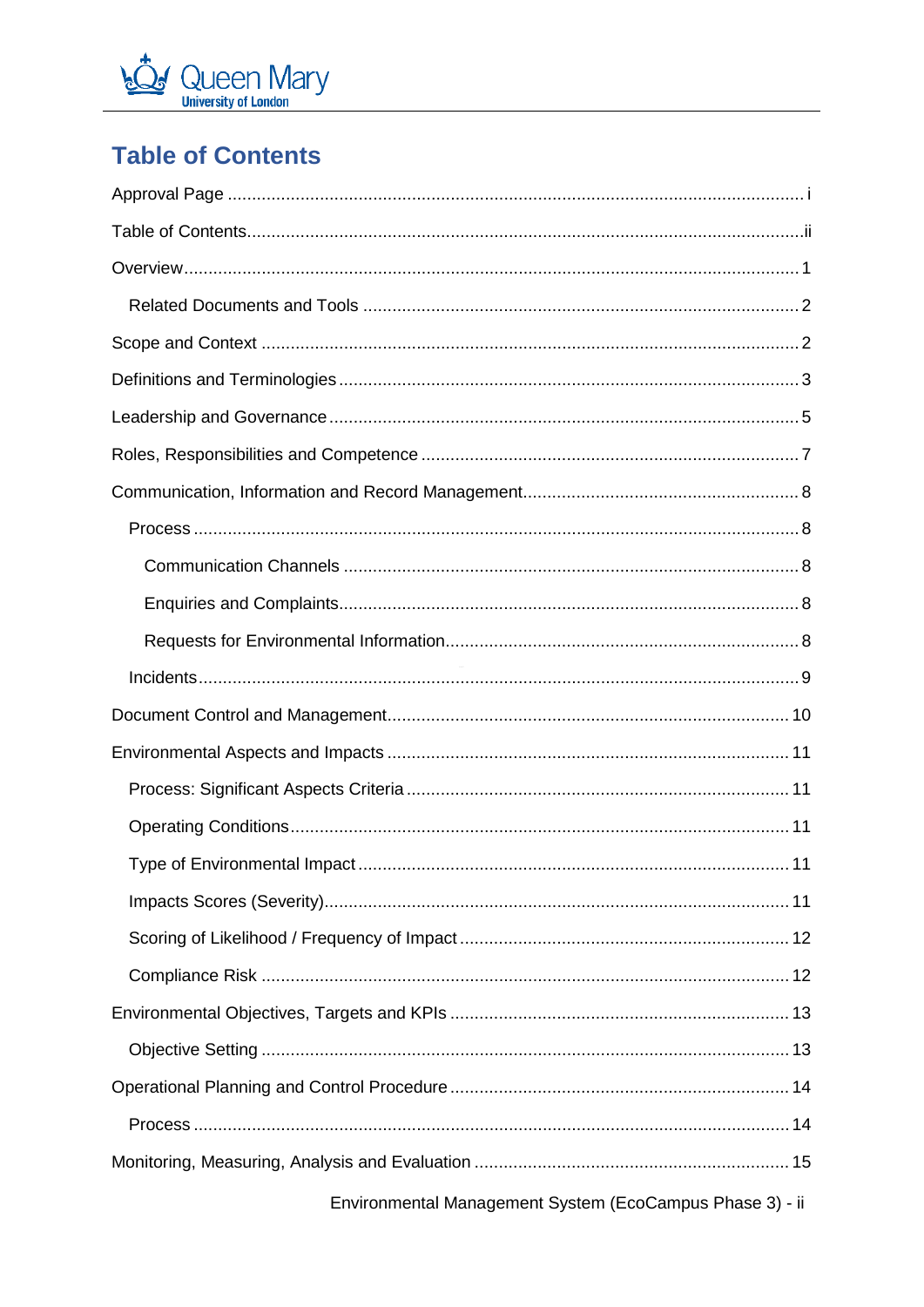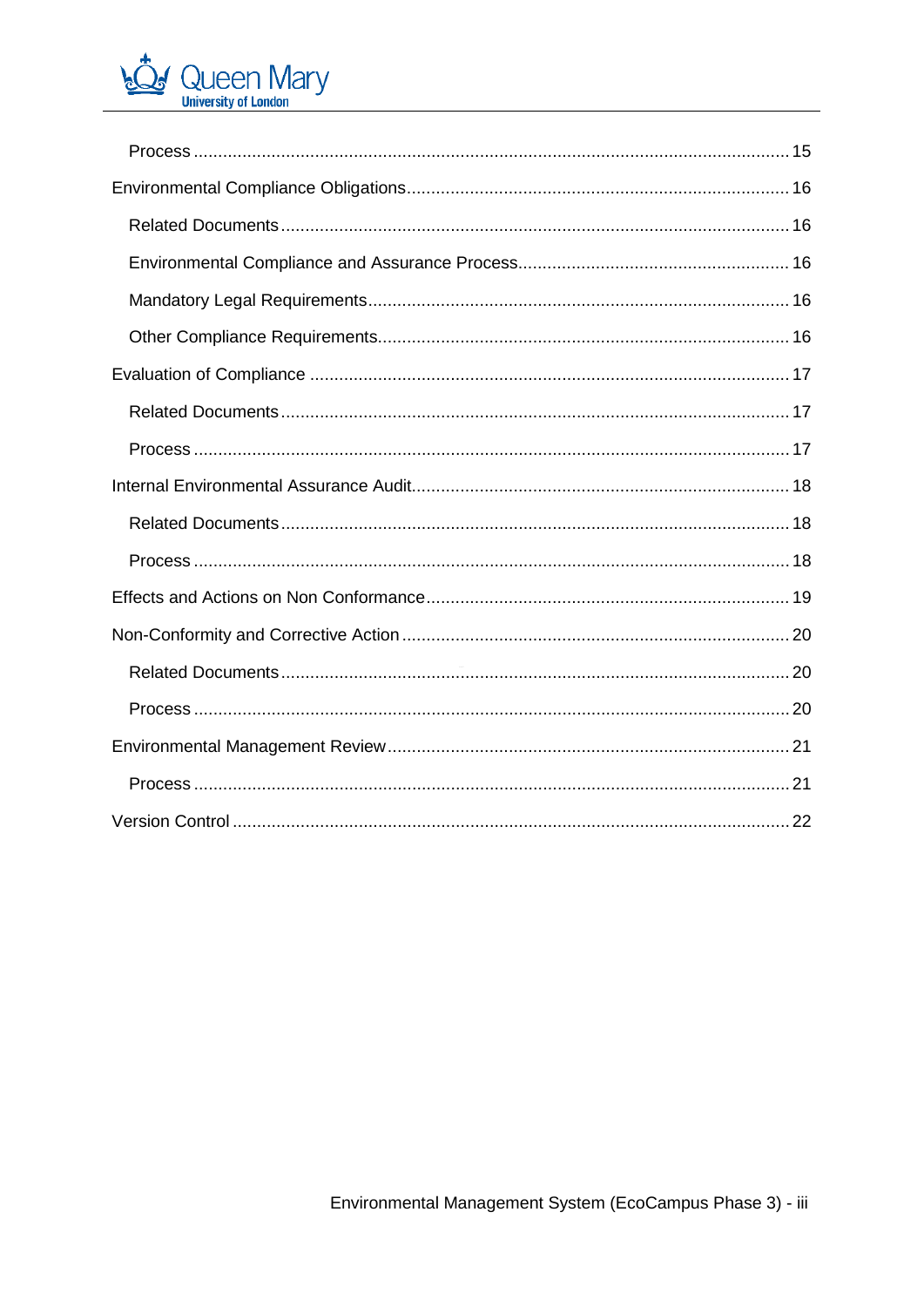

### <span id="page-4-0"></span>**Overview**

Queen Mary, University of London (Queen Mary) is a Russel Group University and one of UK's leading research-focused higher education institutions. We offer our students a stimulating, supporting and high-quality learning experience and we are committed to supporting world-leading education and research.

This Environmental Management System (EMS) was developed based on the EcoCampus phased approach to implementing ISO 14001:2015 Environmental Management System (EMS). Attaining ISO 14001:2015 certification is one of our priorities to embed good environmental practices across all areas of our operations.

This EMS is being used as a flexible and adaptive framework to support the delivery of our objective to:

- Comply with all relevant regulations
- Fulfil our compliance obligations
- Continue to improve our environmental performance
- $\bullet$  Environmental protection, including pollution prevention
- Continually improve our EMS for the purpose of enhancing our environmental performance

The procedures below have been developed to support the implementation of our EMS:

- Non-Hazardous Management Procedure
- Hazardous Waste Management Procedure
- Grounds Management Procedure
- Construction, Refurbishment, Conversion and Fit-Out Procedure
- Discharges to Water Management Procedure
- Discharges to Air Management Procedure
- Emergency Spill Management Procedure
- Contractor Control and Management Procedure
- Energy Monitoring and Management Procedure
- Emergency Preparedness and Response Procedure

Environmental Management System (EcoCampus Phase 3) - 1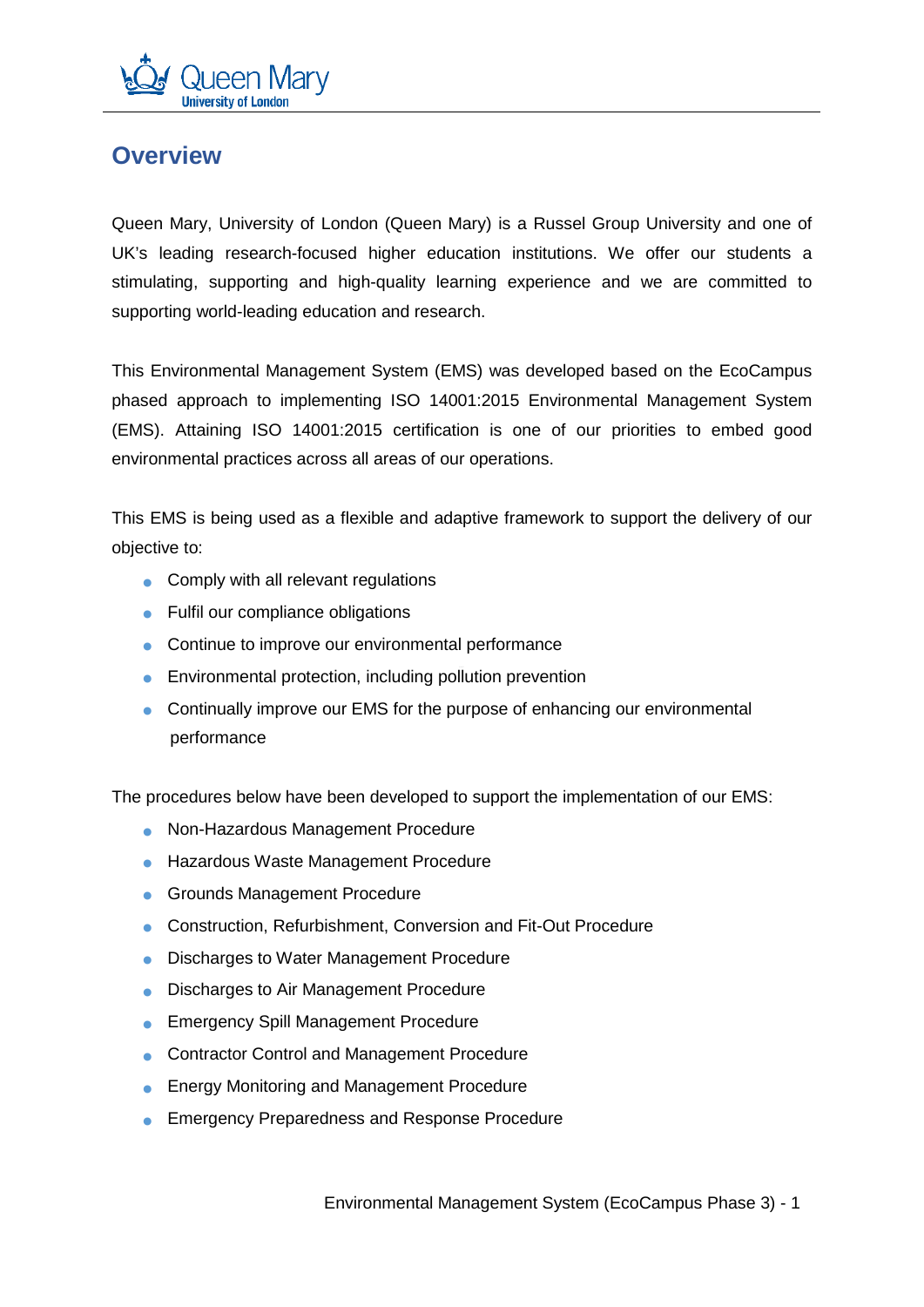

### <span id="page-5-0"></span>**Related Documents and Tools**

This EMS is linked to:

- Queen Mary's Environmental Sustainability Policy (2020)
- Queen Mary's Environmental Sustainability Action Plan (2020-23)
- Environmental Compliance (Toolkit)
- EMS Competence and Training (Toolkit)
- EMS Roles, Responsibilities and Training Schedule (Toolkit)
- Environmental Scope and Context (Toolkit)
- PESTLE (Political, Economic, Sociological, Technological, Legal and Environmental) Analysis (Toolkit)
- Log of Interested Parties (Toolkit)

### <span id="page-5-1"></span>**Scope and Context**

Currently all functions, processes and operations delivered from our UK campuses are included in the scope of our EMS.

The environmental aspects and compliance requirements that are associated with the activities are integrated into our EMS:

- **•** Emissions to air
- Transport and travel (Fleet and business travel)
- Use and storage of chemical and oils
- Energy use
- Water use
- Construction, refurbishment and demolition
- Waste (hazardous and non-hazardous)
- **•** Grounds and gardens
- Procurement and commissioning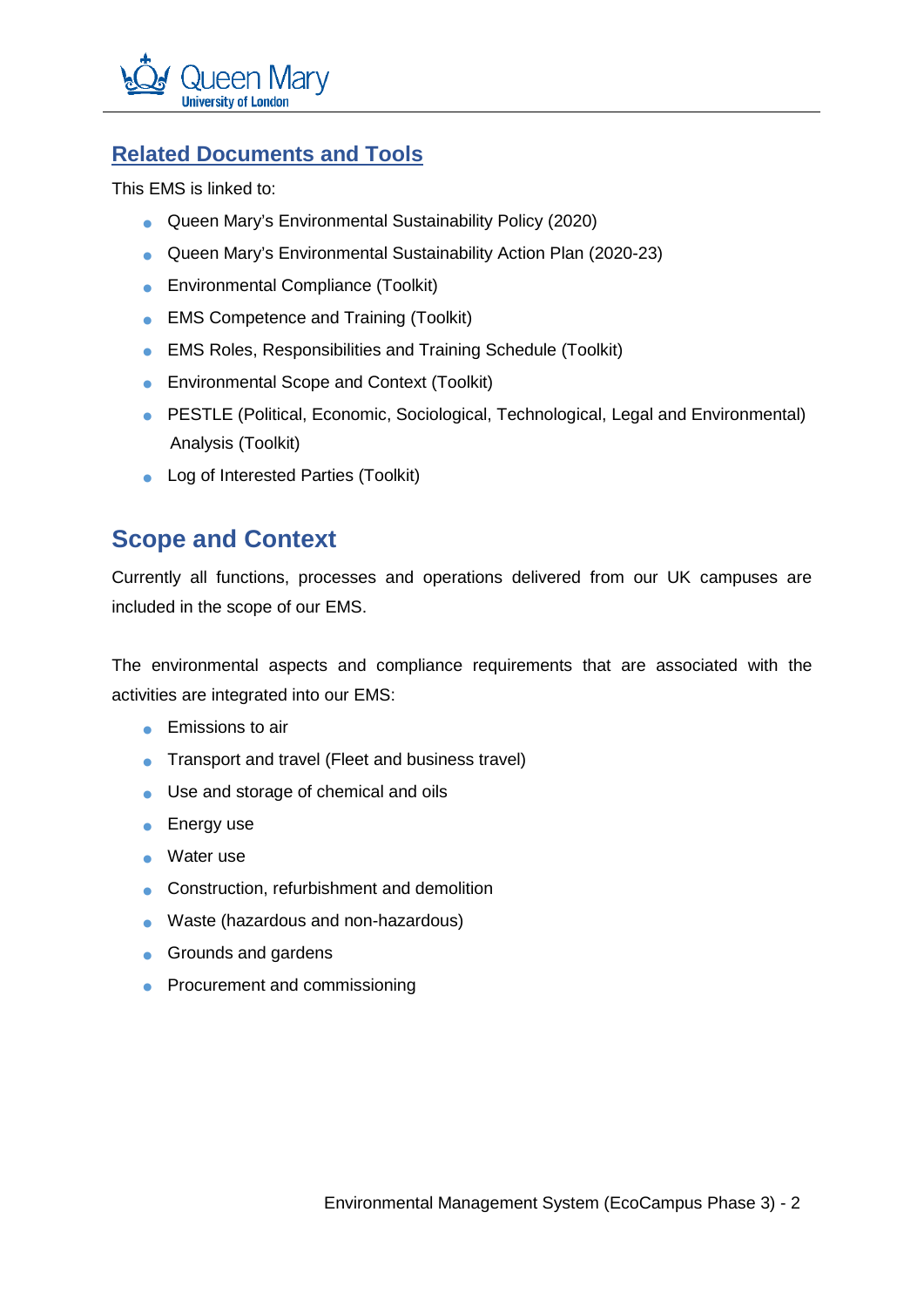

### <span id="page-6-0"></span>**Definitions and Terminologies**

The definitions below were adapted from ISO 14001:2015 EMS Standard. These definitions gives insight into the terminologies associated with implementing an EMS.

- Audit: systematic, independent and documented process of obtaining audit evidence and evaluating it objectively to determine the extent to which the audit criteria are fulfilled.
- Compliance Obligations: legal requirements that an organisation has to comply with and other requirements that an organisation has to or chooses to comply with.
- Corrective Action: action to eliminate the cause of a nonconformity and to prevent recurrence.
- Documented Information: information required to be controlled and maintained by an organisation and the medium on which it is contained.
- Effectiveness: extent to which planned activities are realised and planned results achieved.
- Environmental Aspect: element of an organisation's activities, products or services that interacts or can interact with the environment.
- Environmental Impact: change to the environment, whether adverse or beneficial, wholly or partially resulting from an organisation's environmental aspects.
- Environmental Indicator: measurable representation of the condition or status of operations, management or conditions.
- Environmental Information Act (EIR): legislation governing the release of public sector information relating to the environment. Environmental information includes information about air, water, soil, land, flora and fauna, energy, noise, waste and emissions. Environmental Information also includes information about decisions, policies and activities that affect the environment.
- Environmental Objective: result to be achieved, set by the organisation, consistent with its environmental policy
- Environmental Performance: performance related to the management of environmental aspects.
- Environmental Policy: intentions and direction of an organisation related to environmental performance, as formally expressed by its top management
- Freedom of Information Act (FOI): legislation governing the release of public sector information.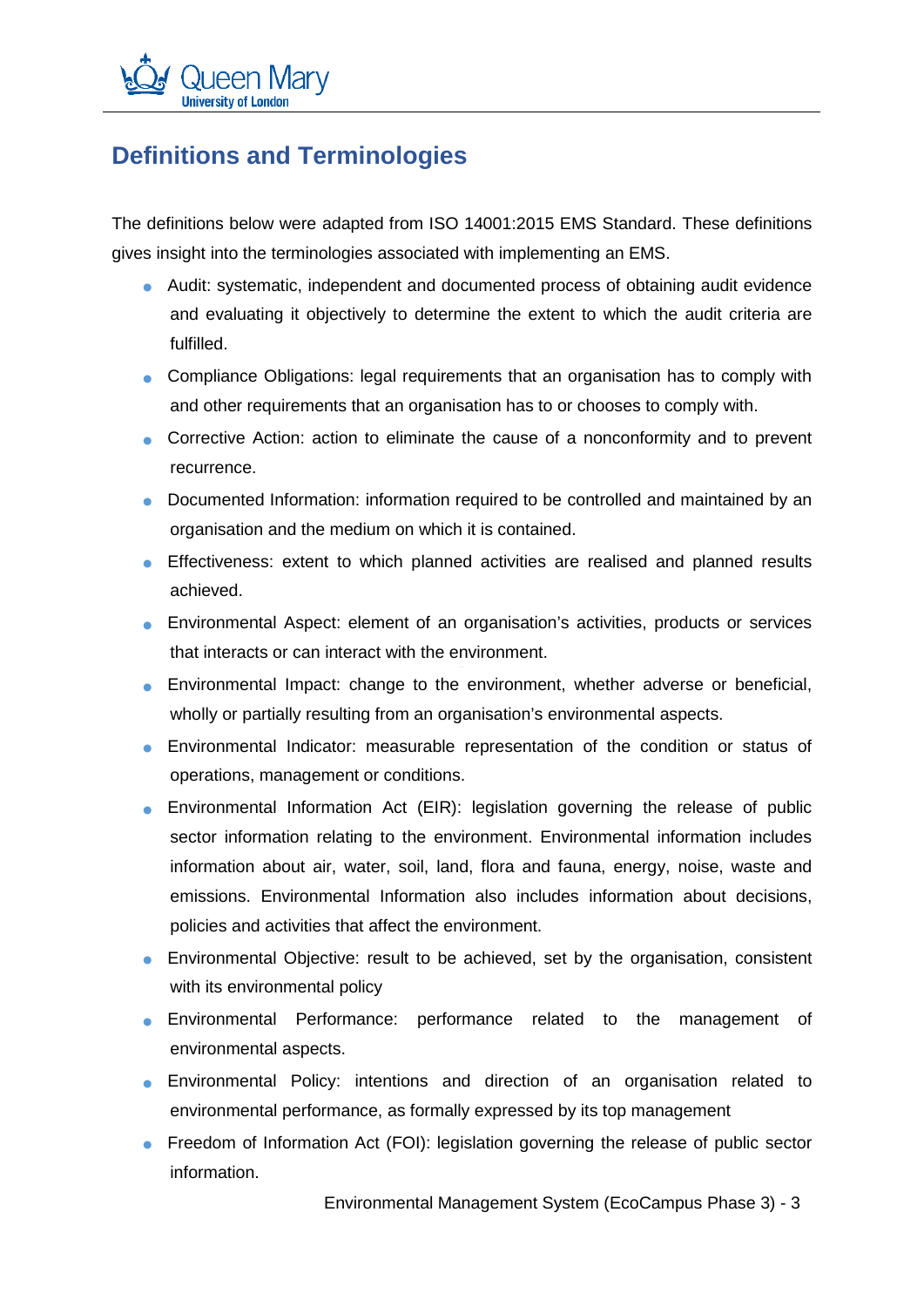

- Interested Party: person or organisation that can affect, be affected by, or perceive itself to be affected by a decision or activity
- Life Cycle: consecutive and interlinked stages of a product (or service) system, from raw material acquisition or generation from natural resources to final disposal.
- Measurement: Process to determine a value

<u> Jueen Marv</u>

**University of London** 

- Monitoring: determining the status of a system, a process or an activity
- Out-source: make an arrangement where an external organisation performs part of an organisation's function or process
- Process and procedure: Set of interrelated or interactive activities, which transforms inputs into outputs.
- Non-conformity: non-fulfilment of a requirement of the Standard (need or expectation) that is stated, generally implied or obligatory.
- Risks and Opportunities: potential adverse effects (threats) and potential beneficial effects (opportunities).
- Top management: person or group of people who directs and controls an organisation at the highest level. Queen Mary's Senior Executive Team (SET) is its Top Management Group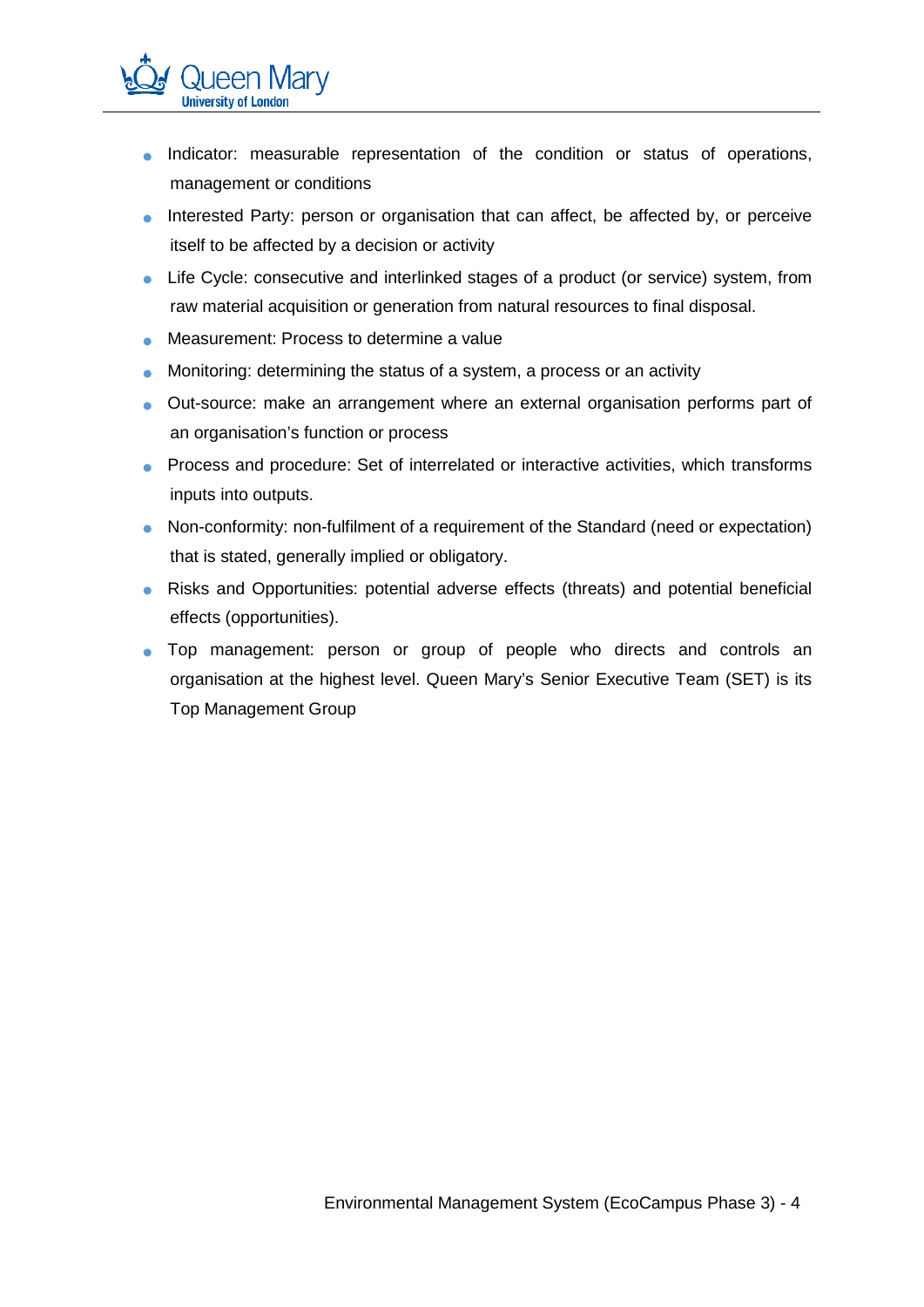

### <span id="page-8-0"></span>**Leadership and Governance**

Our Principal and President is the Chair of the Senior Executive Team (SET) and is the duty holder accountable for the delivery of Queen Mary's environmental sustainability commitments. The Figure 1 show an overview of our environmental governance structure:

Figure 1: Queen Mary's Environmental Governance Structure



Our SET:

- Maintain strategic overview of our performance in the aspect of climate change adaptation and embedding good environmental practices into the way we deliver teaching, learning and associated activities
- Ensure that resources are available across our University to enhance our resilience to extreme weather conditions as well as current and emerging environmental challenges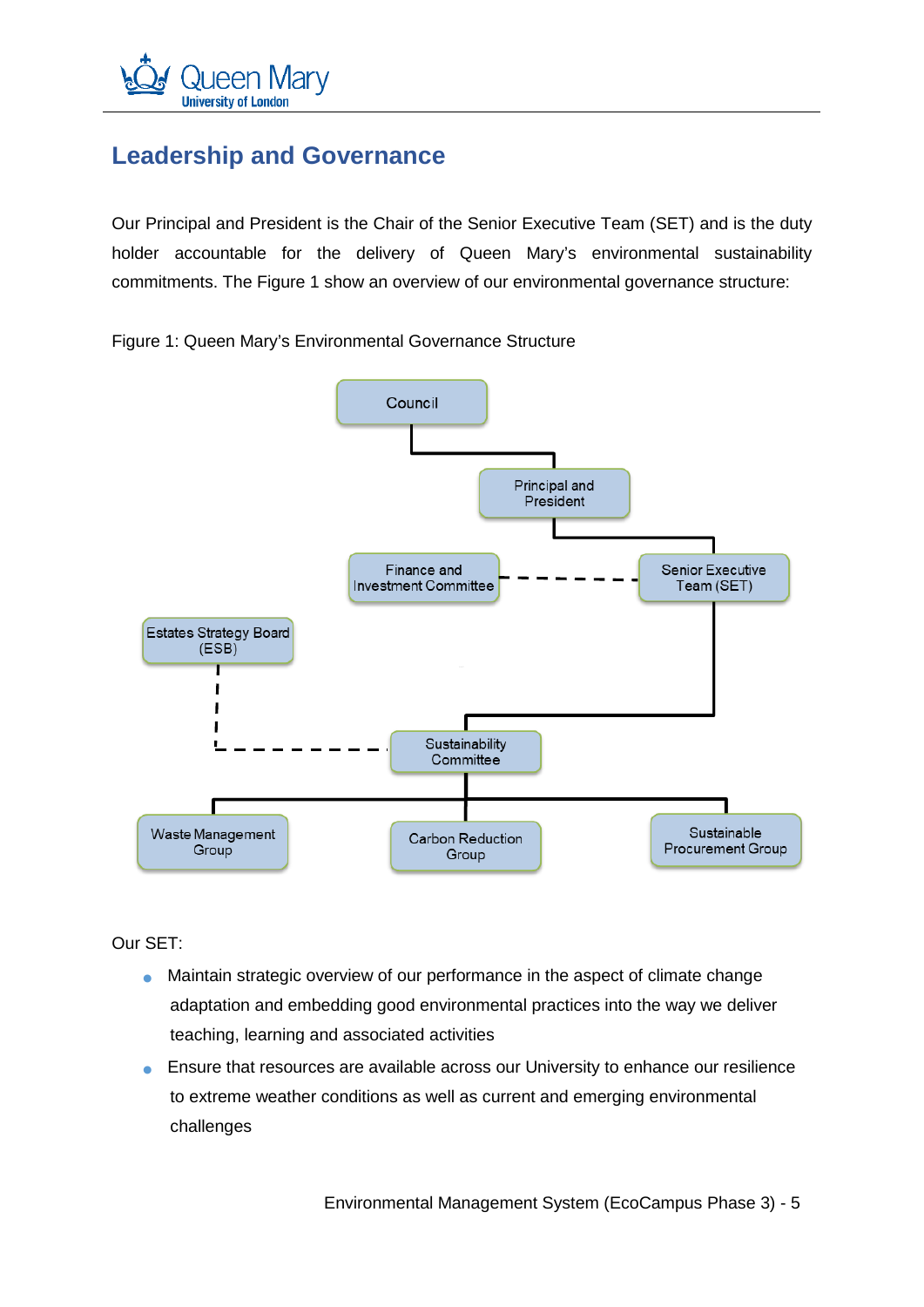

Queen Mary's Sustainability Committee (SC) is responsible for the assurance of our environmental sustainability performance and regulatory compliance. This committee meets at least four times every academic year. The SC reports to SET and to the Estates Strategy Board (ESB) when required.

The Vice Principal Policy and Strategic Partnerships (a member of our SET) provides oversight of our environmental sustainability delivery approach and Chairs the SC. The Vice Chair of our SC is our Director of Estates, Facilities and Capital Development.

The membership of our SC is drawn from leaders and senior managers across our University. The membership of our SC is aligned with our commitment to embed good environmental practices across all areas of our operation. Currently, our SC have members from:

• Academic Faculties

Jueen Marv

**University of London** 

- Human Resources
- Student Services
- Student Representative
- Staff Unions
- Finance
- Procurement
- Information Technology Services
- Marketing and Communications
- Health and Safety
- All Service Areas within the Estates and Facility Directorate
- **•** Sustainability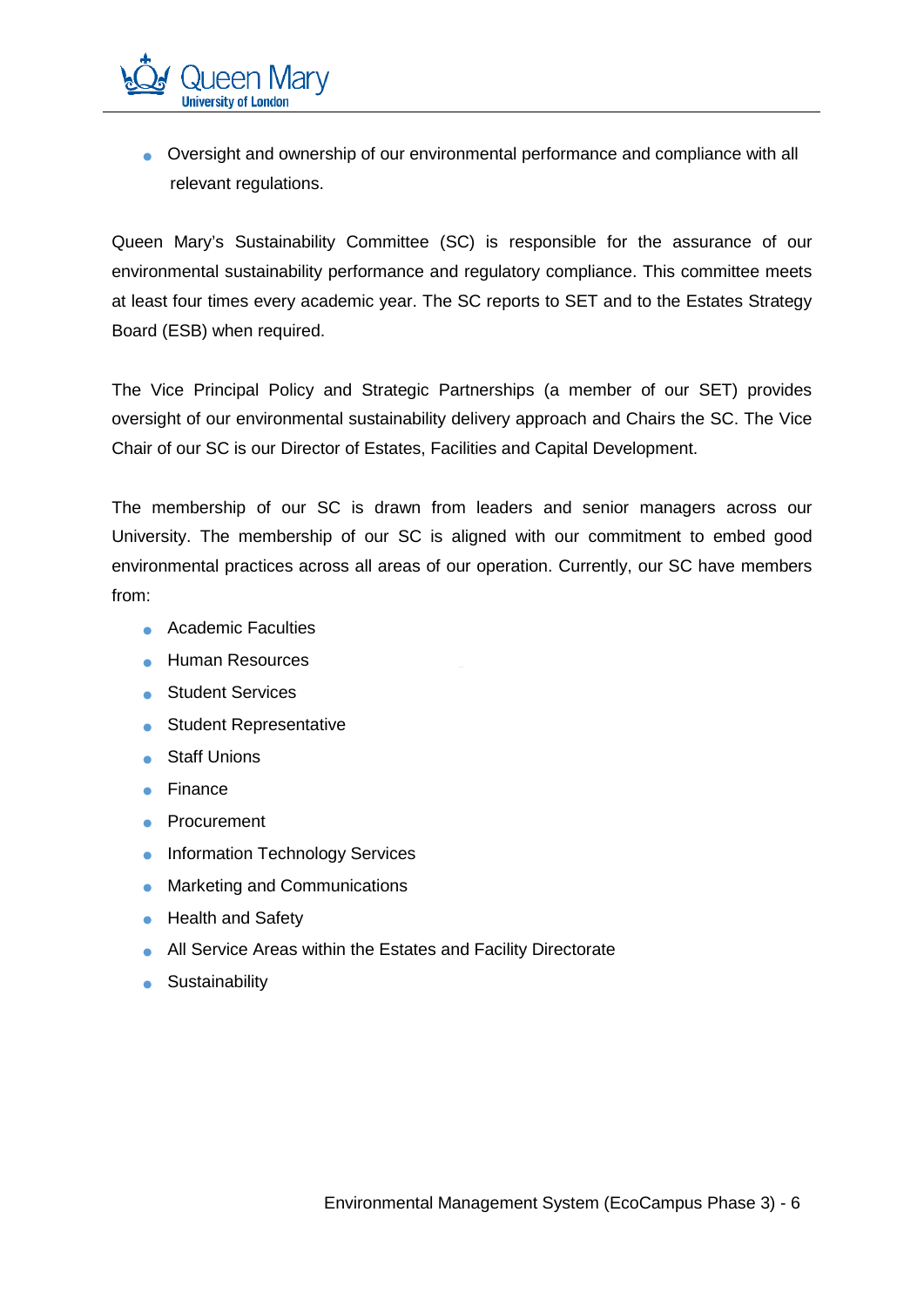

# <span id="page-10-0"></span>**Roles, Responsibilities and Competence**

Internal and external assignment and allocation of responsibilities are fundamental to the implementation of our EMS. Therefore, the membership of our SC will continue to reflect our significant environmental aspects.

The Head of Sustainability in conjunction with the Chair, Vice Chair and members of the SC are responsible for:

- Determining individuals, whose responsibilities have the potential to affect its environmental performance and fulfilment of its compliance obligations, are competent on the basis of appropriate education, training or experience,
- Identifying training needs required to support the delivery of its environmental objectives
- Raising awareness about the benefits of good environmental practices
- Establishing, implementing and maintaining the EMS in accordance with the requirements of ISO 14001:2015 standard
- Identifying individuals (both internal and external) whose roles have, or could have, a significant impact on the environment and communicating the description of these roles and responsibilities within the EMS
- Coordinating the implementation of initiatives that support the delivery of Queen Mary's commitments to continually improve its environmental performance and comply with all relevant environmental regulations and compliance obligations.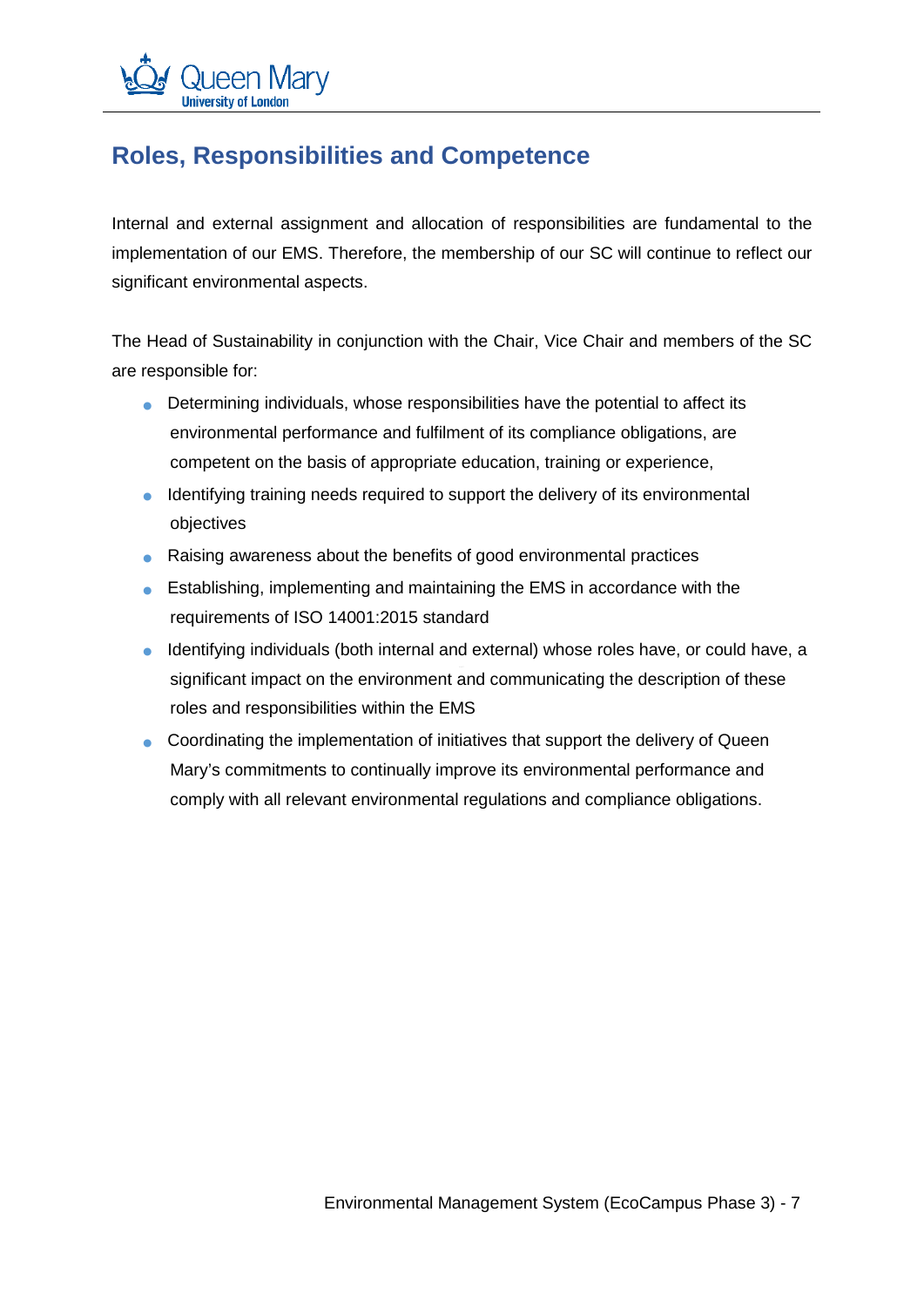# <span id="page-11-0"></span>**Communication, Information and Record Management**

Our environmental communication, information and record management process will continually be reviewed to ensure that it robustly meet the demands associated with:

- Incoming enquiries and complaints
- Requests for information
- Information on its intranet and extranet sites

### <span id="page-11-1"></span>**Process**

#### <span id="page-11-2"></span>**Communication Channels**

Queen Mary's directory [https://dir.qmul.ac.uk](https://dir.qmul.ac.uk/) is available to members of the public to access details of individual and departments and <https://www.qmul.ac.uk/about/sustainability> for specific information about its environmental sustainability performances and activities.

Other communications channels being used by Queen Mary are:

- **Email**: [sustainability@qmul.ac.uk](mailto:sustainability@qmul.ac.uk)
- **Twitter**: @QMULSustain
- **Instagram**: @QMULSustain
- **Facebook**: @QMULSustainability
- **Phone**: 020 7882 5555

#### <span id="page-11-3"></span>**Enquiries and Complaints**

Enquiries and complaints can be made using any of the above channels or directly to the Sustainability Team. Whenever a formal record is required, these enquiries and responses are maintained by the Sustainability Team.

#### <span id="page-11-4"></span>**Requests for Environmental Information**

Public requests for environmental information are handled in accordance with the Environmental Information Regulations (EIR), a regulatory function of the Freedom of Information Act (FOI).

Such requests can be made directly to the Sustainability Team via [foi-enquiries@qmul.ac.uk](mailto:foi-enquiries@qmul.ac.uk)

Environmental Management System (EcoCampus Phase 3) - 8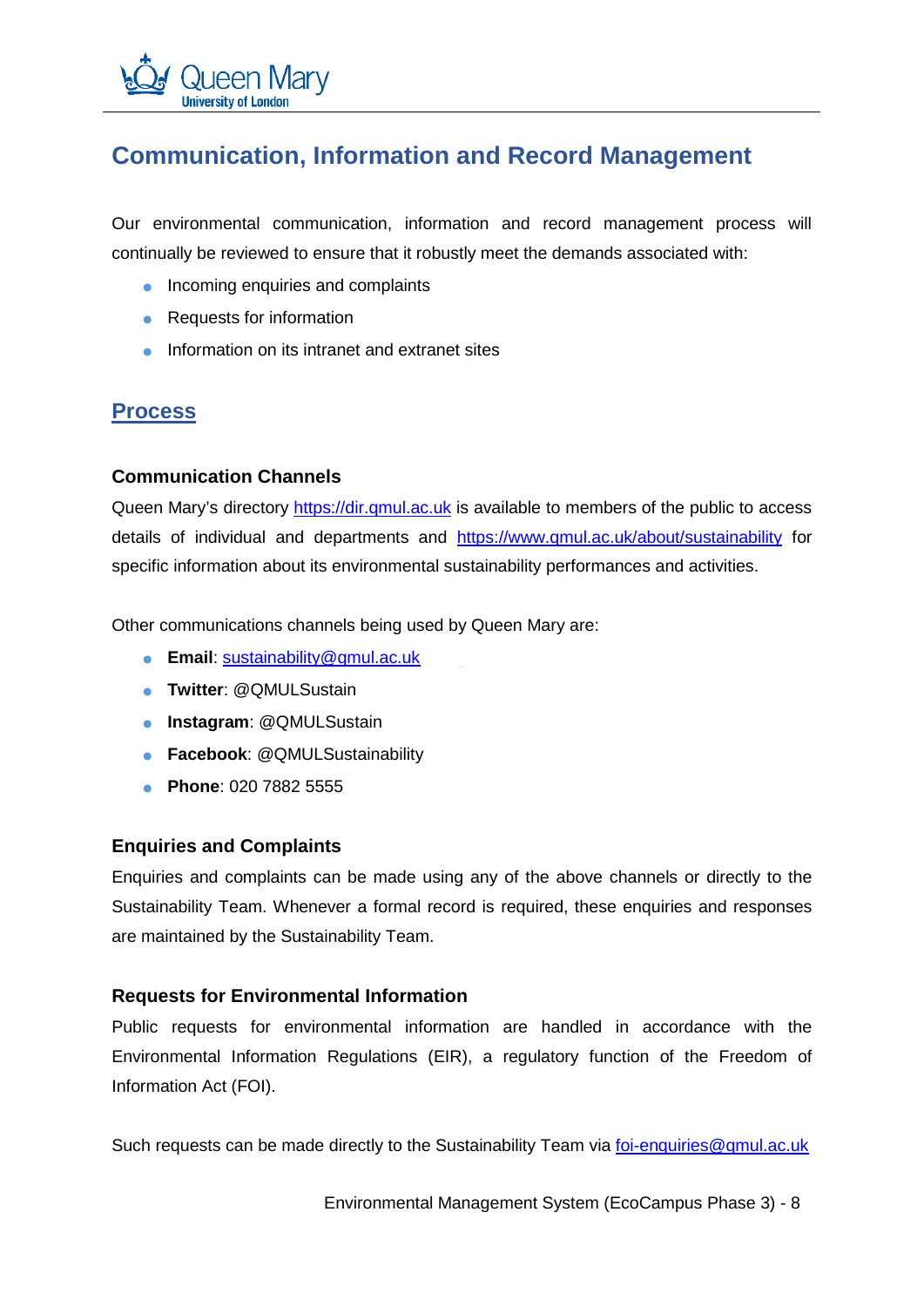

#### <span id="page-12-0"></span>**Incidents**

All environmental incidents must be recorded on the **Environmental Incident Report Form** and this completed form return to Head of Sustainability via [sustainability@qmul.ac.uk](mailto:sustainability@qmul.ac.uk) this form can be found at **[Environmental Management System Procedure](https://www.qmul.ac.uk/about/sustainability/environmental-management-system/ems-procedures/environmental-management-system-procedures/#d.en.890319)** or requested by emailing [sustainability@qmul.ac.uk](mailto:sustainability@qmul.ac.uk)

This process flow explains the process



Further information about reporting environmental incident can be found within the **Emergency Preparedness and Response Procedure**.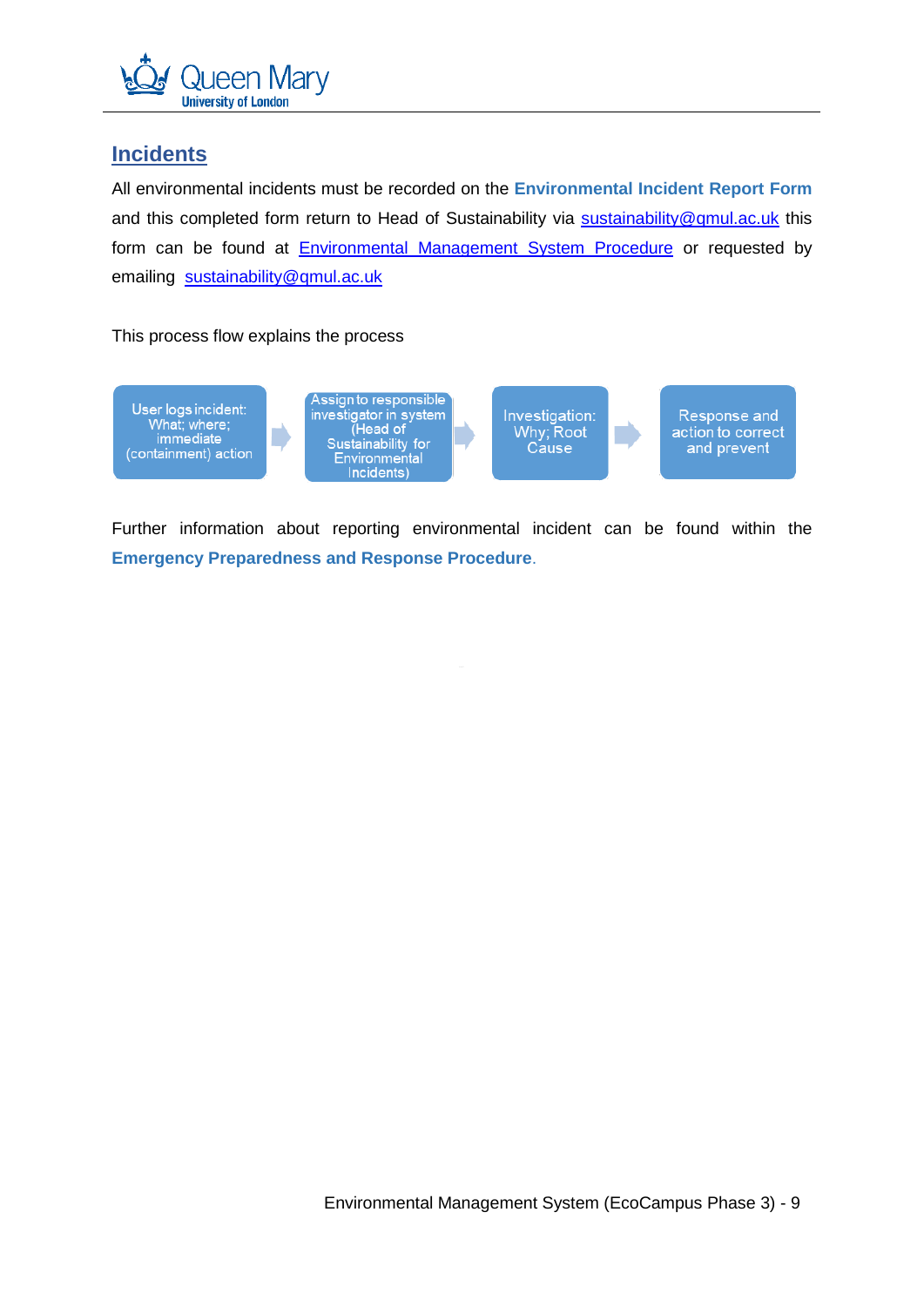

### <span id="page-13-0"></span>**Document Control and Management**

As part of our commitment to attain and maintain ISO 14001:2015 certification, we will continue to ensure that all EMS document, records, reports, toolkit and templates contain adequate and up to date information, suitable for use, protected from loss or damage, easily accessible and distributed as well as retained in usable formats.

All our EMS documents and associated reports are electronically stored and in a consistent version control format.

Below are expected standards of all our EMS documents:

- Documented information, where relevant, are stored electronically within the Sustainability SharePoint folder
- These electronic versions are stored in a version control system
- Relevant staff are informed of changes to documented information and provided with access to the most updated versions
- Documented information remains legible and readily identifiable and produced in the correct format
- Documented information is reviewed and revised (if necessary) as part of the internal audit process and Management Review
- Documents originating from outside Queen Mary, which are important for the planning and operation of the EMS, are identified and their distribution controlled.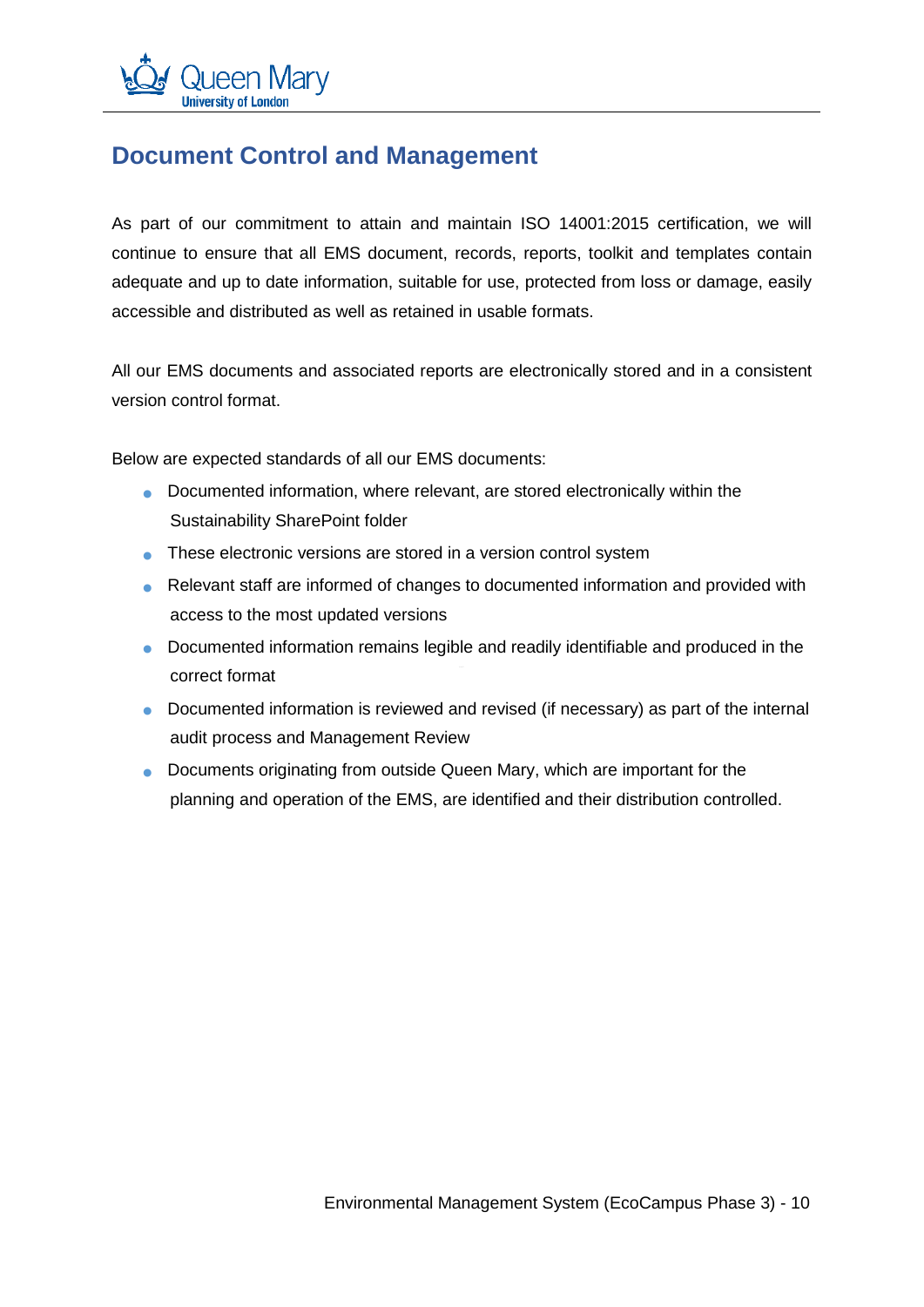

### <span id="page-14-0"></span>**Environmental Aspects and Impacts**

Our environmental aspects and impacts register that accompany this report aligns with the ISO 14001:2015's Clause 6.1.2. This section:

- Determines the environmental aspects of all our activities within the scope of this EMS, which we can control and influence and associated environmental impacts
- Determines how compliance obligations apply to our environmental aspects
- Considers the life cycle perspective when assessing the significance of our aspects in terms of impacts on the environment under normal, abnormal and foreseeable emergency conditions
- Identifies risks (adverse impacts) and opportunities (beneficial impacts) resulting from significant aspects of our operations

### <span id="page-14-1"></span>**Process: Significant Aspects Criteria**

Queen Mary used the environmental criteria outlined in our **Environmental Aspects and Impacts Register**. This Register is used to monitor, manage and report our environmental performances. The assumptions used in developing this register are explained in the succeeding sub-sections.

#### <span id="page-14-2"></span>**Operating Conditions**

Environmental aspects and its associated impacts are entered, together with type of activity and activity area. Scores are then assessed against normal and abnormal scenarios, as well as foreseeable emergency situations.

#### <span id="page-14-3"></span>**Type of Environmental Impact**

The aspects are categorised on their potential impacts: positive (beneficial) or a negative (adverse) environmental impact, or not applicable as appropriate, under the different operating conditions.

### <span id="page-14-4"></span>**Impacts Scores (Severity)**

The severity of the environmental aspects are scored using a five-point scale depending of the severity of the environmental impact. The score of used for least impact and five representing the highest impact.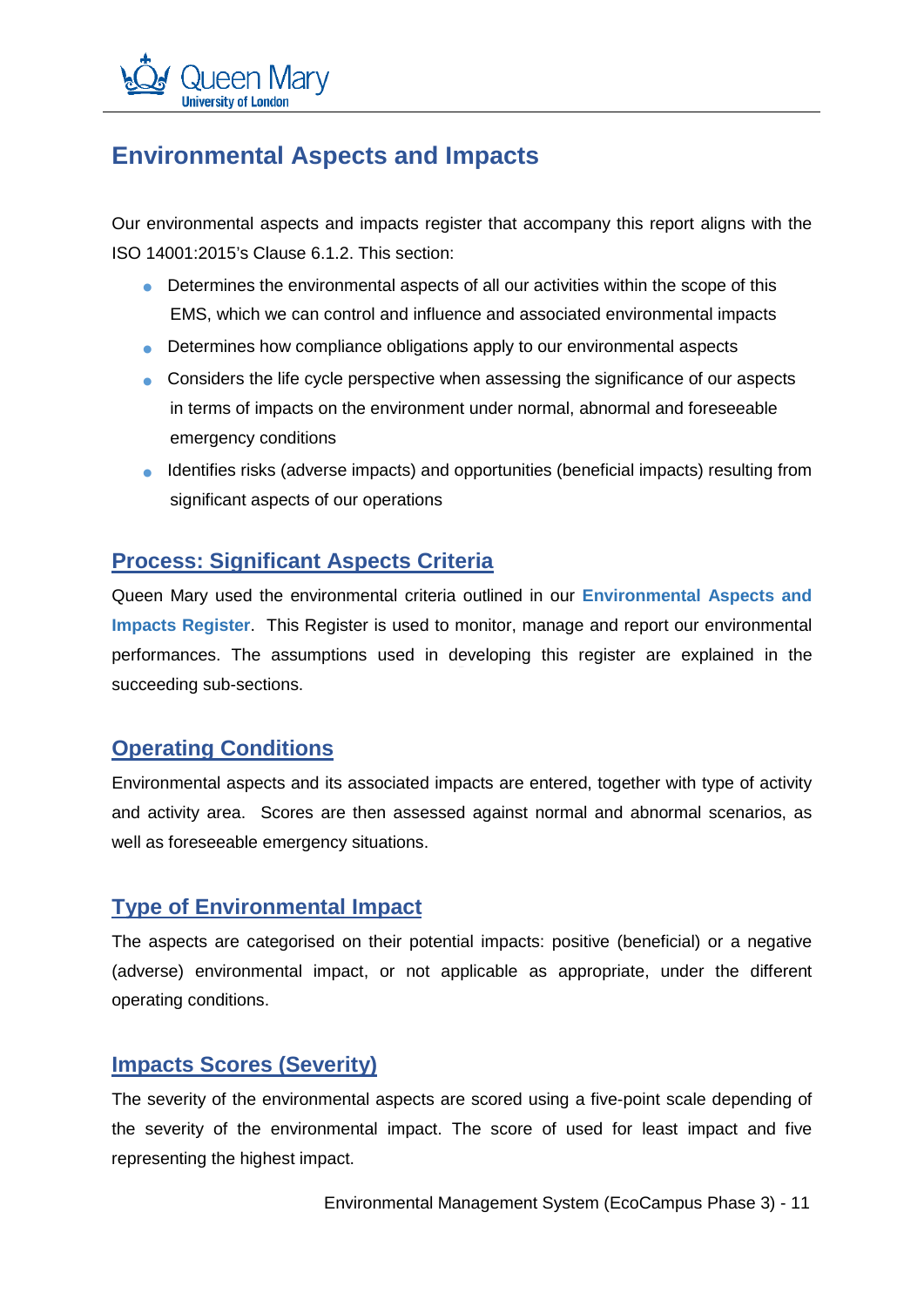

### <span id="page-15-0"></span>**Scoring of Likelihood / Frequency of Impact**

The likelihood or frequency of impacts are categorised based on the probability of the occurrence of the impacts or the frequency of the occurrence of the impacts.

### <span id="page-15-1"></span>**Compliance Risk**

A "Yes" or "No" can be selected in the 'Compliance Risk' column, to highlight whether the aspect is governed by legal or other requirements. Aspects with an associated compliance risk are automatically deemed as significant and the cell automatically turns red.

The aspects register calculates the significance of each aspect. The scores for 'Severity' and 'Likelihood / Frequency of Impact' are multiplied to give rise to significance ratings of between 1 and 25. These scores are used to ranked significance.

The cell colour within the 'Significance' column of the register indicates the level of significance. The Table 1 below summarise our significance-scoring guide.

| Score    | Level of Significance | <b>Risk</b>       | Action                                           |  |
|----------|-----------------------|-------------------|--------------------------------------------------|--|
| 1 to $3$ | <b>Very Low</b>       | Acceptable Risk   | Continue to monitor and review                   |  |
| 4 to 9   | Low                   | No Immediate Risk | Continue to monitor and operational control may  |  |
|          |                       |                   | be required                                      |  |
| 10 to 19 | Medium                | Immediate         | Concern, continue to monitor and<br>operational  |  |
|          |                       |                   | control must be put in place                     |  |
| 20 to 25 | <b>High</b>           | High Risk         | Urgent action required as well as monitoring and |  |
|          |                       |                   | operational control must be put in place         |  |

#### Table 1: Environmental Aspects Significance Guide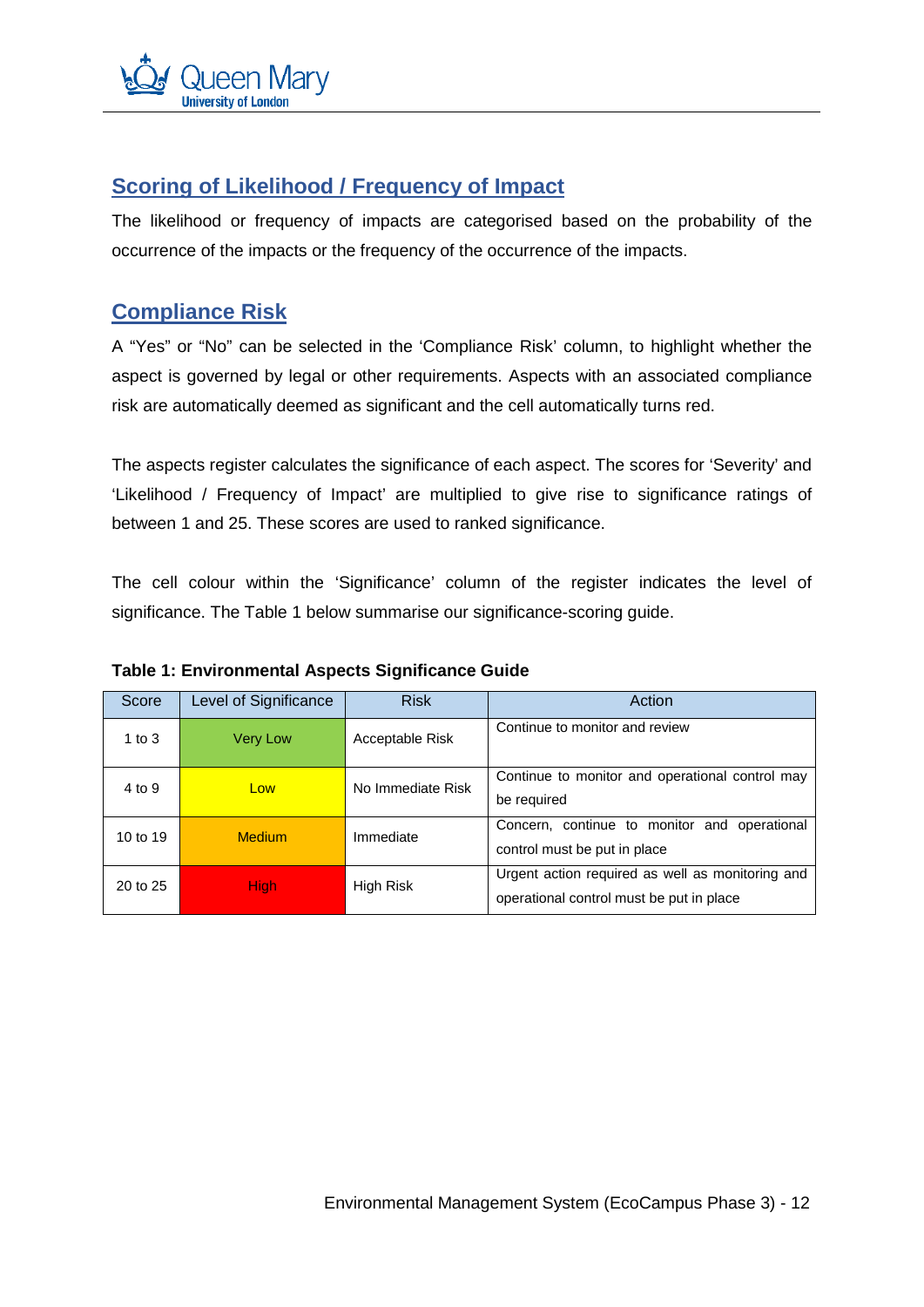# <span id="page-16-0"></span>**Environmental Objectives, Targets and KPIs**

Our environmental objectives, targets and key performance indicators (KPIs) action planner aligns with the ISO 14001:2015's Clauses 6.2.1 and 6.2.2. This section:

- Establishes environmental objectives at relevant functions and levels, ensuring compatibility with strategic direction and consistency with commitments made in the environmental policy, including the commitment to continual improvement
- Takes into account Queen Mary's significant environmental aspects and compliance obligations
- Considers risks and opportunities
- Ensures environmental objectives are measurable (where practicable) and monitored via establishment environmental indicators

Our Environmental Sustainability Action Plan (ESAP 2020-23), contain an overview of all relevant KPIs used to monitor our environmental performances.

#### <span id="page-16-1"></span>**Objective Setting**

The Head of Sustainability in conjunction with relevant stakeholders and interested parties prepared the **Aspects and Impacts Register, Compliance Register and Interested Parties Log**. The above reference documents underpinned our ESAP 2020-2023 as well as our current environmental objectives, targets and KPIs.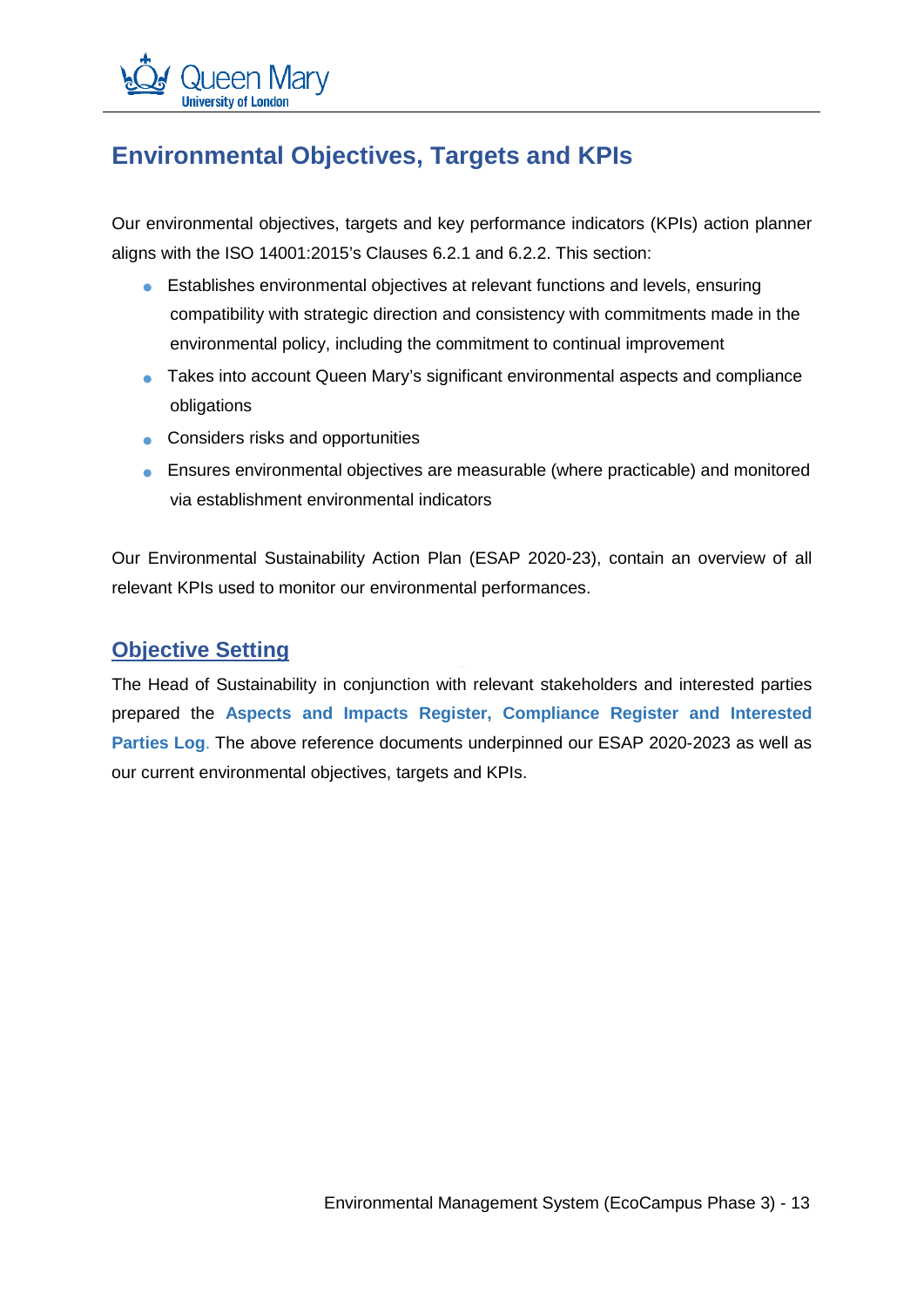# <span id="page-17-0"></span>**Operational Planning and Control Procedure**

Our planning and control procedure aligns with the ISO 14001:2015's Clause 8.1. This section set out how we:

- Establish, implement, control and maintain the processes associated with identified significant environmental aspects, compliance obligations and risks and opportunities associated with Queen Mary's operations
- Identify the type and extent to which outsourced processes can be controlled or influenced

### <span id="page-17-1"></span>**Process**

The Head of Sustainability in conjunction with the Chair, Vice Chair and members of the SC ensures that:

- Relevant departments and personnel contribute to developing appropriate management and control procedures. This includes collaboration with external providers regarding outsourced services
- Actions are implemented to achieve the Queen Mary's environmental objectives, address current and emerging risks and optimise all relevant opportunities
- Control of the procedures so that deviations from operating criteria are prevented
- Relevant processes and operating requirements are communicated to those involved, including suppliers and contractors
- Documented information, such as operating criteria and communications with internal staff and external providers is stored electronically in the Environmental Management System sub-folder and via the Sustainability web site
- Operational procedures and associated criteria are appropriately reviewed and revised as part of the Internal Audit and annual Management Review processes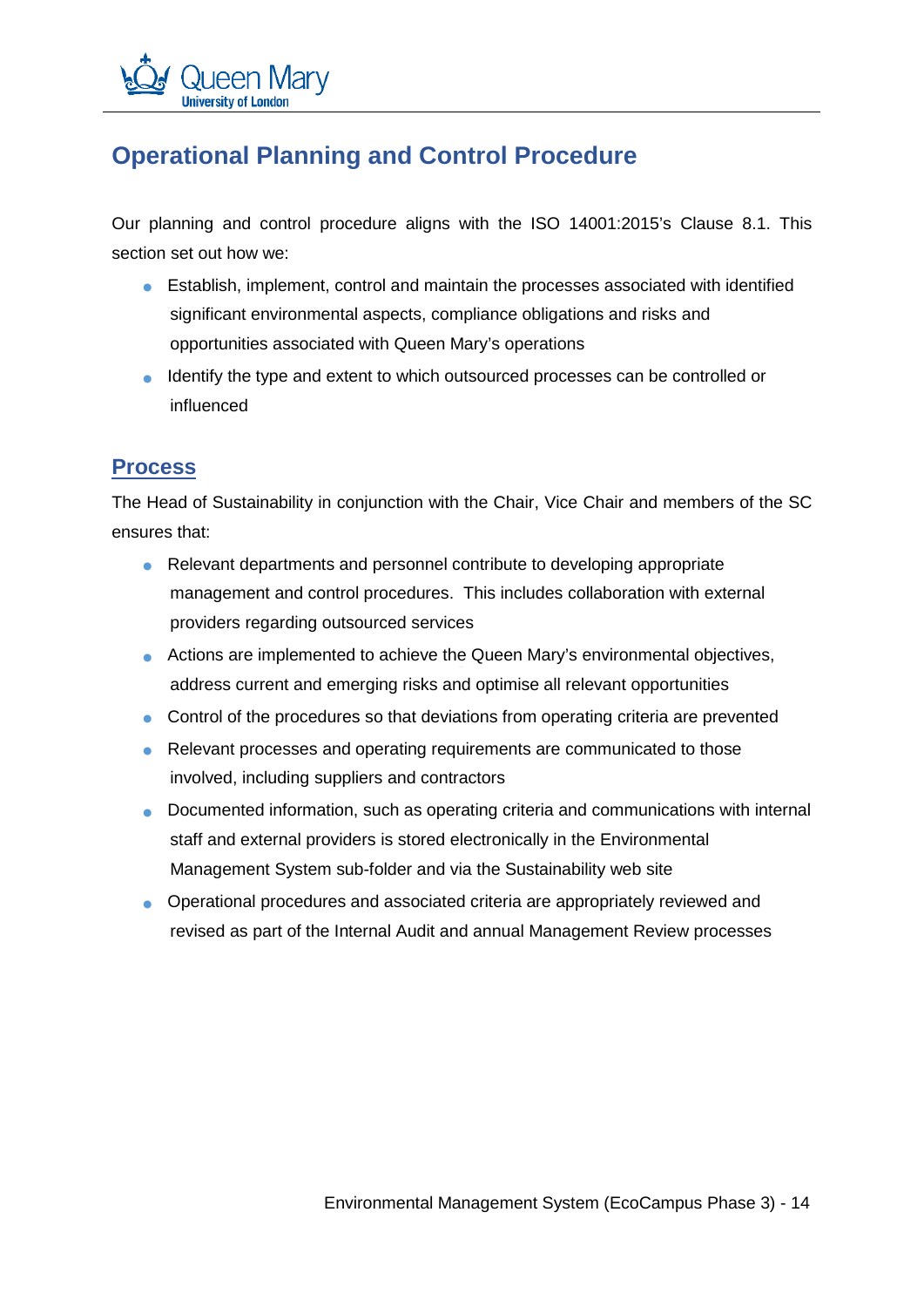

# <span id="page-18-0"></span>**Monitoring, Measuring, Analysis and Evaluation**

Queen Mary's monitoring, measuring, analysis and evaluation procedure aligns with the ISO 14001:2015's 9.1.1. This procedure is also used to demonstrate how we:

- Monitors, measures and evaluates its environmental performance and the effectiveness of the EMS
- Sets environmental performance criteria and indicators

#### <span id="page-18-1"></span>**Process**

The Head of Sustainability in conjunction with the Chair, Vice Chair and members of the SC:

- Determines how significant aspects and impacts within operational controls are monitored and measured, as well as, compliance with relevant environmental legislation and regulations and conformance to Queen Mary's objectives and targets
- Ensures the method and timing of monitoring and measurement is co-ordinated through **Operation Control Documented Information**. This also outlines who is responsible for collating and analysing the results
- Ensures any monitoring and equipment involved are regularly calibrated and maintained and records generated and filed appropriately
- Sets relevant environmental performance indicators
- Conducts an annual evaluation, including the reporting of trends, via the SC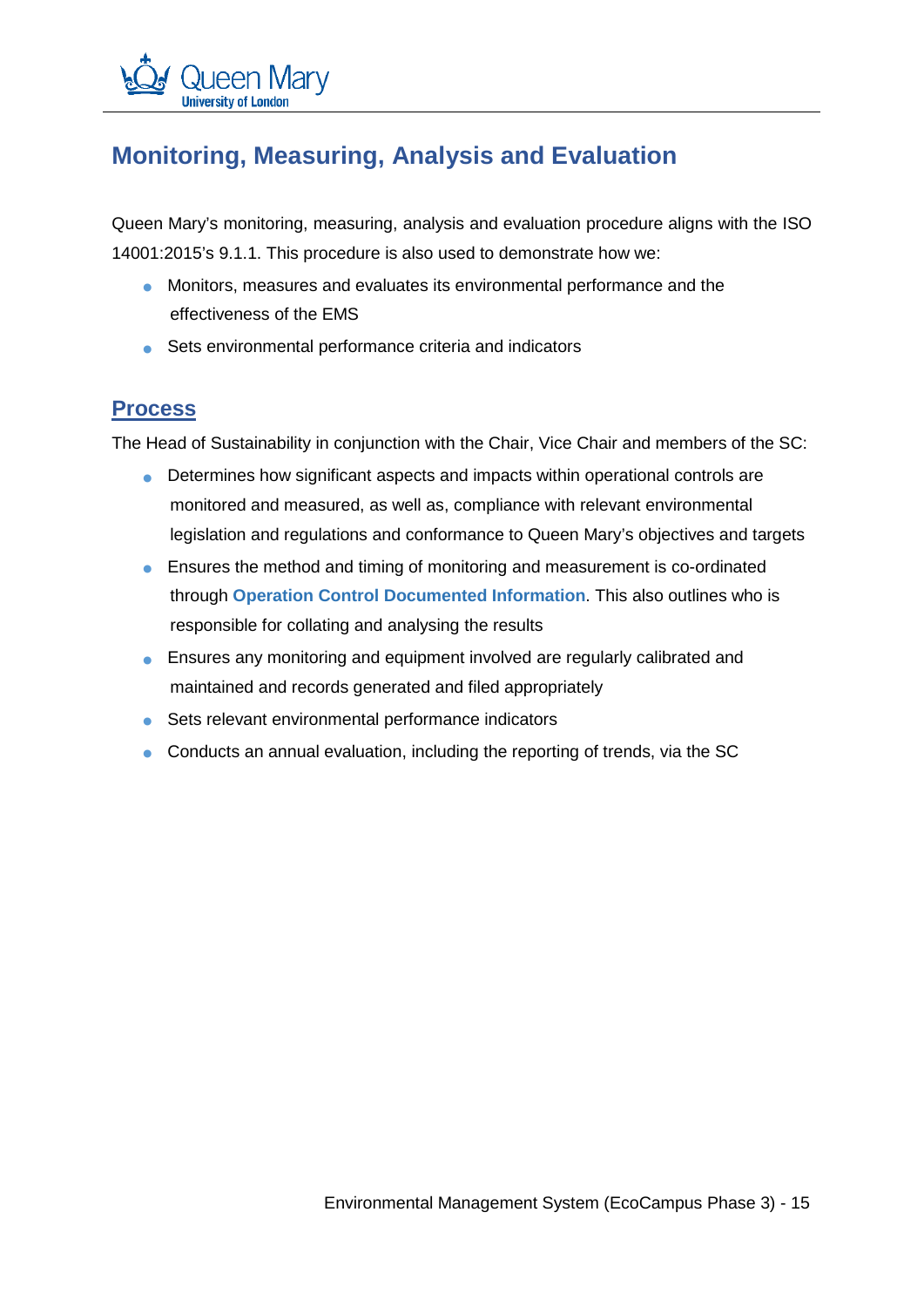

# <span id="page-19-0"></span>**Environmental Compliance Obligations**

Our environmental compliance checklist and register aligns with the ISO 14001:2015's Clauses 4.2 and 6.1.3 and captures all relevant regulations and compliances obligations that are applicable to activities across Queen Mary UK's campuses.

#### <span id="page-19-1"></span>**Related Documents**

All compliance obligations are detailed within Queen Mary's **Environmental Compliance Checklist** and **Environmental Compliance Register**.

#### <span id="page-19-2"></span>**Environmental Compliance and Assurance Process**

The two types of environmental compliance requirements that underpin our **Environmental Compliance Register** are:

- Mandatory and
- Other requirements

#### <span id="page-19-3"></span>**Mandatory Legal Requirements**

Queen Mary, currently subscribe to the Comprehensive European Directory of Regulation on the Environment with Commentary (CEDREC) and it is a current Corporate Partner of the Institute of Environmental Management Assessment (IEMA).

CEDREC provide monthly environmental legislation updates via email and a section of IEMA's monthly Transform Magazine contain review of environmental regulations.

In summary, Queen Mary uses CEDREC and IEMA to identify and review mandatory legal requirements related to its environmental aspects.

### <span id="page-19-4"></span>**Other Compliance Requirements**

Queen Mary maintains a log of all interested parties and stakeholders. This log is regularly reviewed to ensure that it is meeting all our environmental commitment and obligations.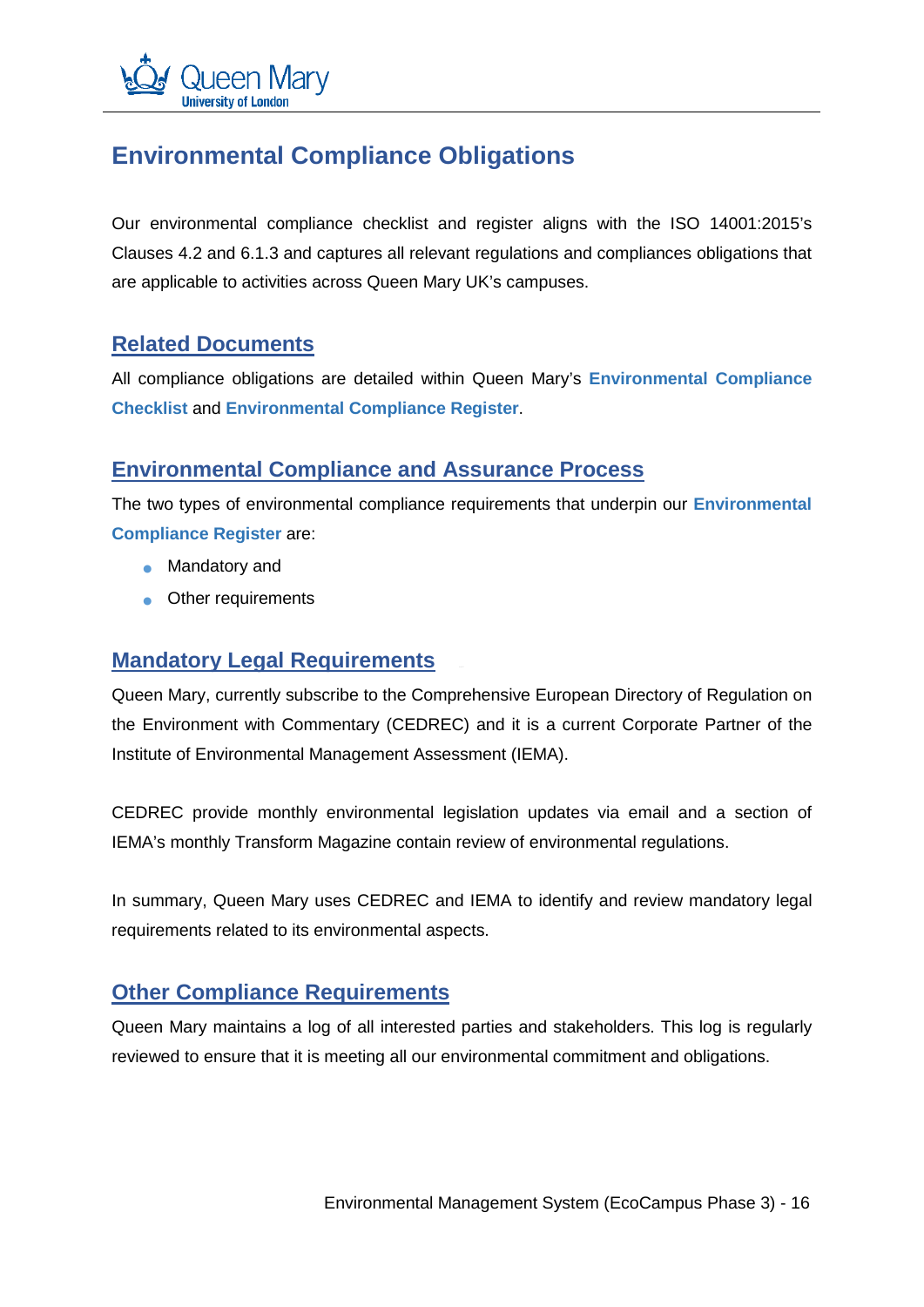

# <span id="page-20-0"></span>**Evaluation of Compliance**

We will continue to use our evaluation of compliance procedure to demonstrate how we:

- Establish, implement and maintain the procedure for periodically evaluating compliance with applicable legal and other compliance obligations
- Record documented evidence of the periodic evaluation activities

#### <span id="page-20-1"></span>**Related Documents**

The **Compliance Obligation Register** details all Queen Mary's current environmental compliance requirements. This register is stored in the EMS sub-folder within the Sustainability SharePoint Folder.

#### <span id="page-20-2"></span>**Process**

The Head of Sustainability in conjunction with the Chair, Vice Chair and members of the SC:

- Maintains knowledge of compliance through appropriate compliance management processes
- **Co-ordinates a team to periodically audit (Internal Audit Programme)areas where** the legal and other compliance obligations apply to ensure that all those involved are complying with these requirements
- Ensures corrective actions following compliance audits are periodically reviewed, and appropriately revised.

The **Internal Audit Report Form** is used during compliance audits and previous audits reports can be viewed within the Internal Audit subfolder, within the EMS subfolder within the Sustainability SharePoint folder.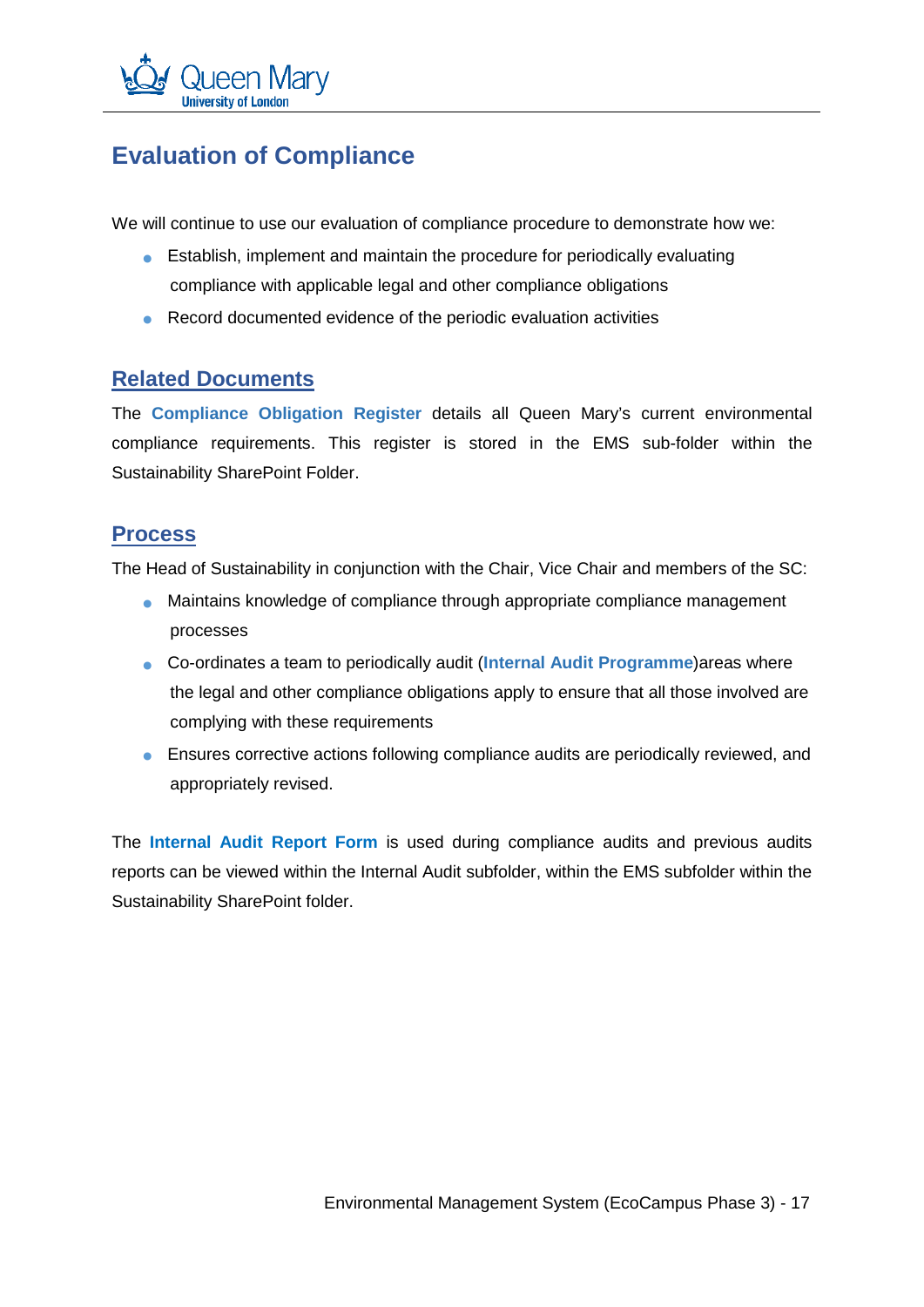# <span id="page-21-0"></span>**Internal Environmental Assurance Audit**

Queen Mary's internal environmental assurance audit programme aligns with the ISO 14001:2015's Clauses 9.1.2 and 9.2.2. This programme is also used to demonstrate how it:

- Conduct internal audits of its Environmental Management System (EMS) at planned intervals to determine whether it conforms or meet the requirements of the ISO14001:2015 standard and compliance obligations
- Retains documented information of the audit programme and findings.

#### <span id="page-21-1"></span>**Related Documents**

**Internal Audit Report Forms** and the **Internal Audit Programme and Checklist** can be accessed by emailing [sustainability@qmul.ac.uk](mailto:sustainability@qmul.ac.uk)

#### <span id="page-21-2"></span>**Process**

The Sustainability and Environment Manager, in collaboration with the Head of Sustainability:

- $\bullet$  Determines the audit criteria, scope, frequency and the methods to be used. This information is recorded on the **Internal Audit Programme.** It is based on the relevant environmental issues and the results of previous audits
- Ensures that all internal Auditors are trained and competent to conduct internal environmental audits and are able to appropriately record and communicate audit findings
- Assign each Auditor specific clauses to audit within the audit programme, audit scope, with the expectation of timely documentation of audit findings, including details of any opportunities for improvement (OFIs) or non-conformances using the **Internal Audit Report Form** template

All the documented information associated with the internal audit programme are stored in the Internal Environmental Audit Folder in the Sustainability SharePoint folder.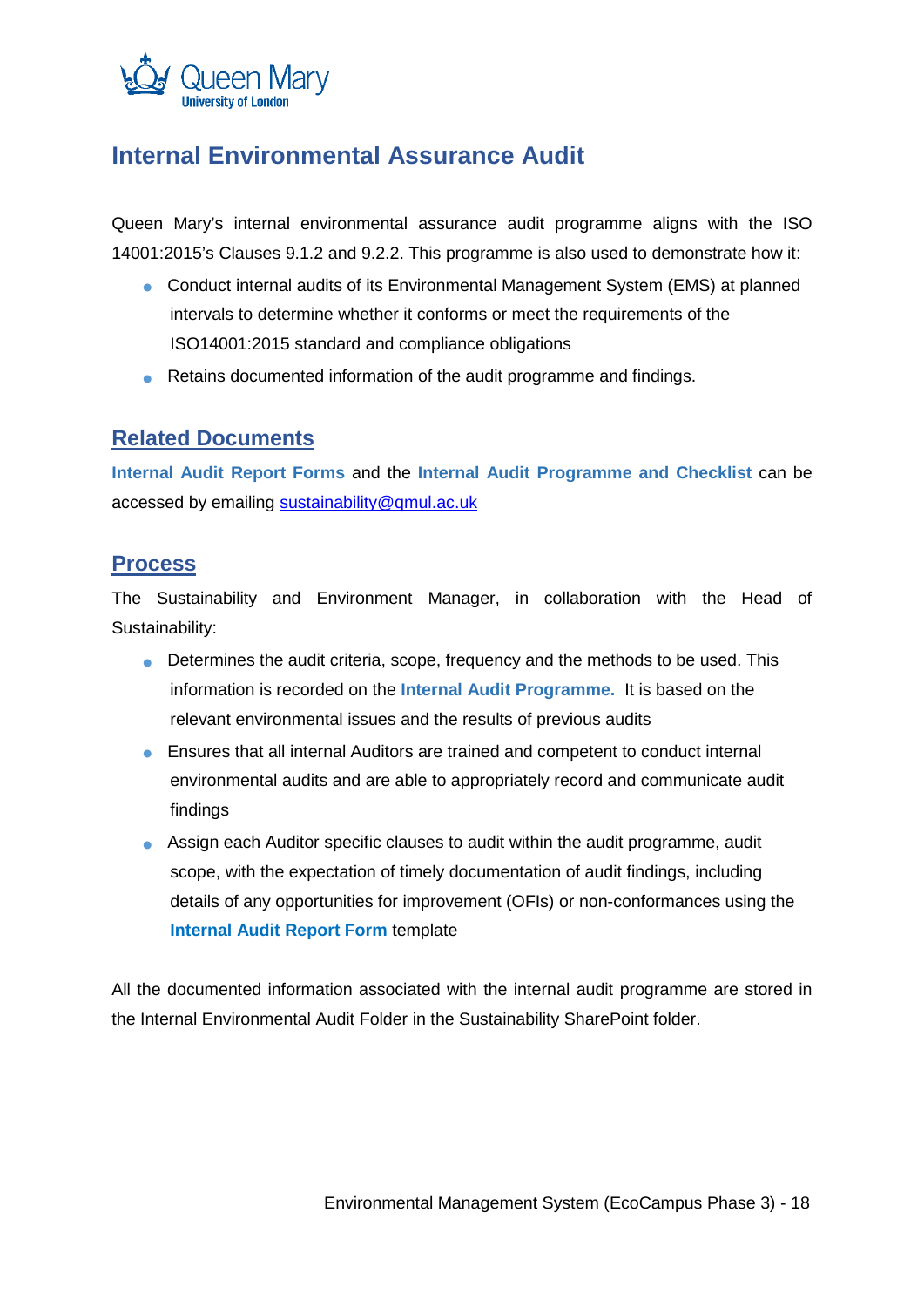# <span id="page-22-0"></span>**Effects and Actions on Non Conformance**

We are aware that failure to comply with relevant regulations, compliance obligations and our EMS and associated procedures may result in:

- Non-conformity with the requirements of the ISO 14001:2015 standard
- Civil and / or criminal prosecution

Therefore, the Sustainability and Environment Manager in conjunction with the Head of Sustainability will ensure that robust systems are in place to respond and manage all environmental non-conformances and regulatory breaches as well as avoid environmental harm via the non-conformity and corrective actions.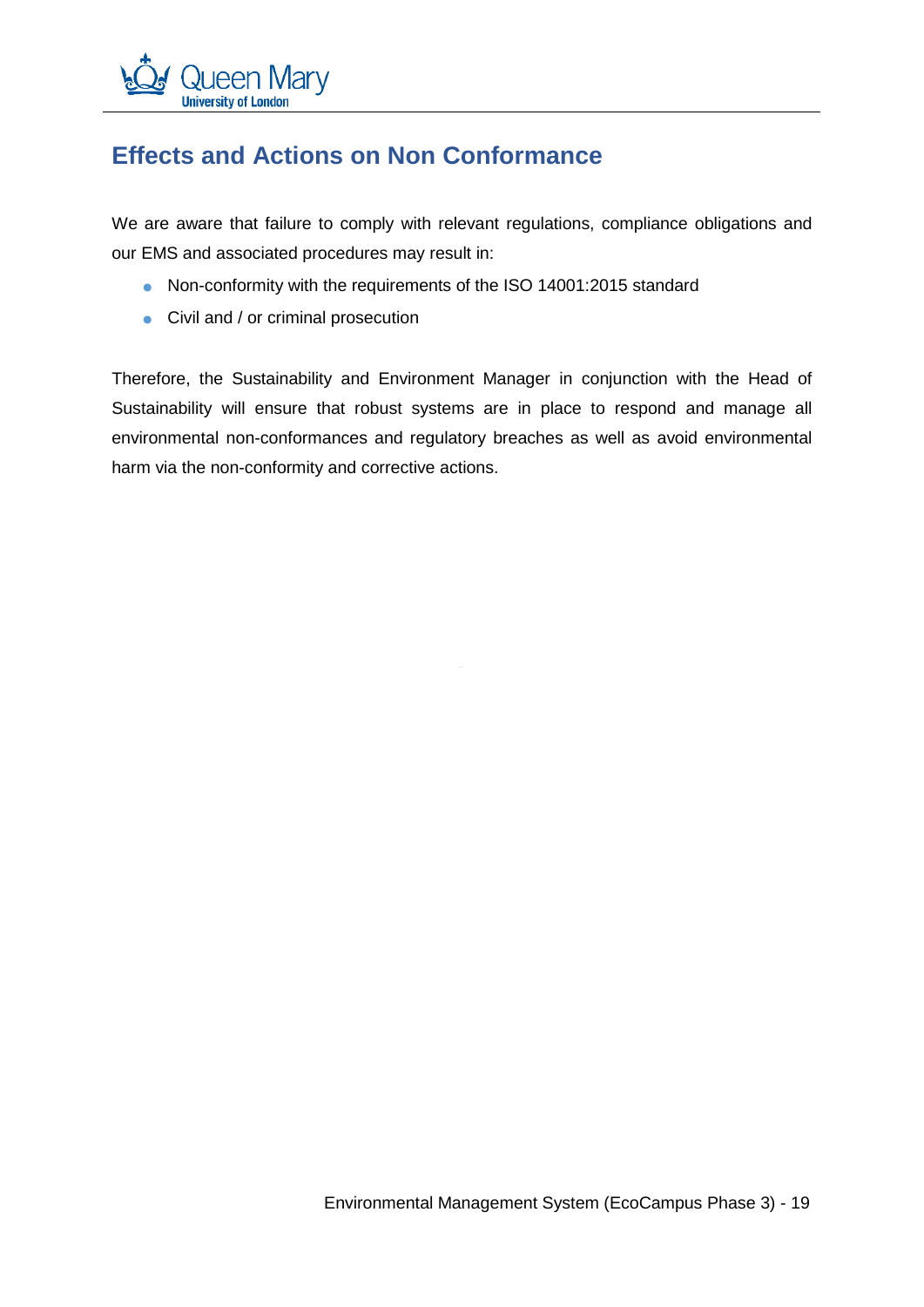

# <span id="page-23-0"></span>**Non-Conformity and Corrective Action**

This section aligns with the ISO 14001:2015's Clause 4.3. This section of our EMS is used to demonstrate how we define the responsibility and authority for investigating and addressing non-conformances. The purpose of this section are for the purpose of:

- Identifying the cause(s) of the non-conformance(s)
- Analysing of the cause(s) of the non-conformance(s) to avoid recurrence(s)
- Exploring and implementing corrective action(s)
- Assessing the effectiveness of the corrective action(s)

#### <span id="page-23-1"></span>**Related Documents**

The **Non Conformity Log** is used to log all non-conformances and can be accessed via the Internal Audit sub-folder, within the EMS sub-folder within the Sustainability SharePoint folder.

#### <span id="page-23-2"></span>**Process**

The Sustainability and Environment Manager is responsible for ensuring that:

- Details of any non-conformity identified, usually as a result of internal and external audits, are sent to [sustainability@qmul.ac.uk](mailto:sustainability@qmul.ac.uk) and are recorded on the Nonconformity Log
- The corrective actions and the time-scales required for the implementation of these actions
- The actions taken are appropriate to the magnitude of the non-conformity and the resultant environmental impacts
- The analyses of the effectiveness of corrective actions and determines the root causes of the non-conformities and takes necessary action to prevent recurrences
- After an environmental incident, non-conformance information is provided in the **Environmental Incident Report Form**
- Completed forms are adequately documented and appropriate action to control, correct and deal with the consequences of non-conformities are implemented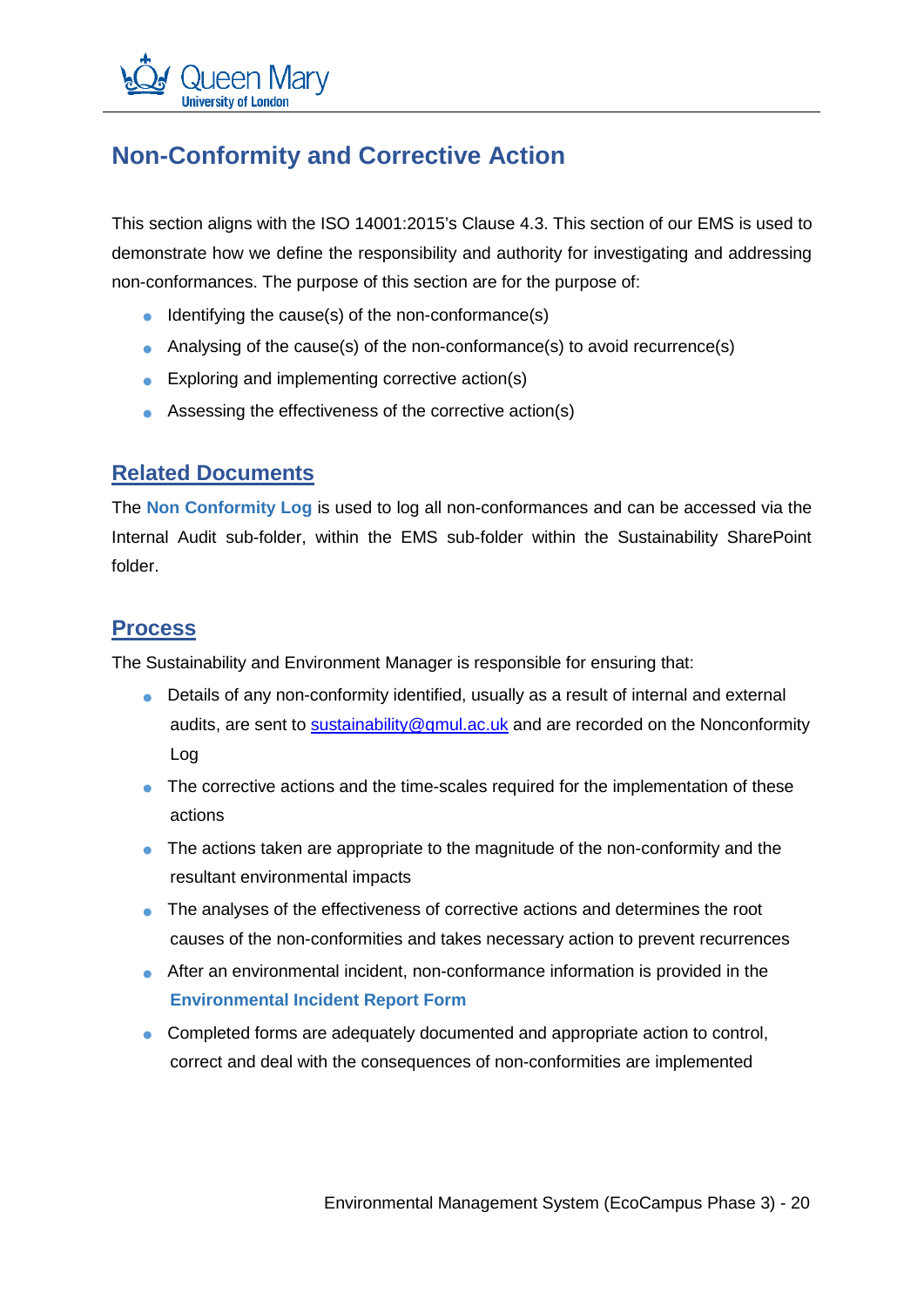

### <span id="page-24-0"></span>**Environmental Management Review**

This section of our EMS aligns with the ISO 14001:2015's Clause 9.3 and it is used to demonstrate how we:

- Ensures the continuing suitability, adequacy and effectiveness of our EMS and associated procedures
- Reviews key elements of the EMS
- Identifies opportunities for environmental performance improvement

### <span id="page-24-1"></span>**Process**

The Head of Sustainability and the Chair and Vice Chair of the SC ensures:

- The Management Review is the main agenda of at least one SC meetings during each anaemic year usually following internal and external audits
- The Management Review takes into consideration the following:
	- o The status of actions from previous management reviews
	- o Changing circumstances regarding external and internal issues relevant to the EMS, such as the needs and expectations of interested parties, compliance obligations, significant environmental aspects as well as risks and opportunities
	- o Evaluation of the performance of Queen Mary against its environmental sustainability objectives
	- o Environmental performance information, such as the findings of recent internal audits and compliance evaluation
	- o The status of nonconformities and corrective actions;
	- o Relevant internal and external communications from interested parties.
- The Management Review addresses the continuing suitability, adequacy and effectiveness of the EMS and makes recommendations for improvement.
- Expected outputs from these meeting include decisions and actions related to improvements and change in the EMS and Environmental Objectives, as well as opportunities to integrate the EMS with other internal processes and in line with the strategic direction of Queen Mary.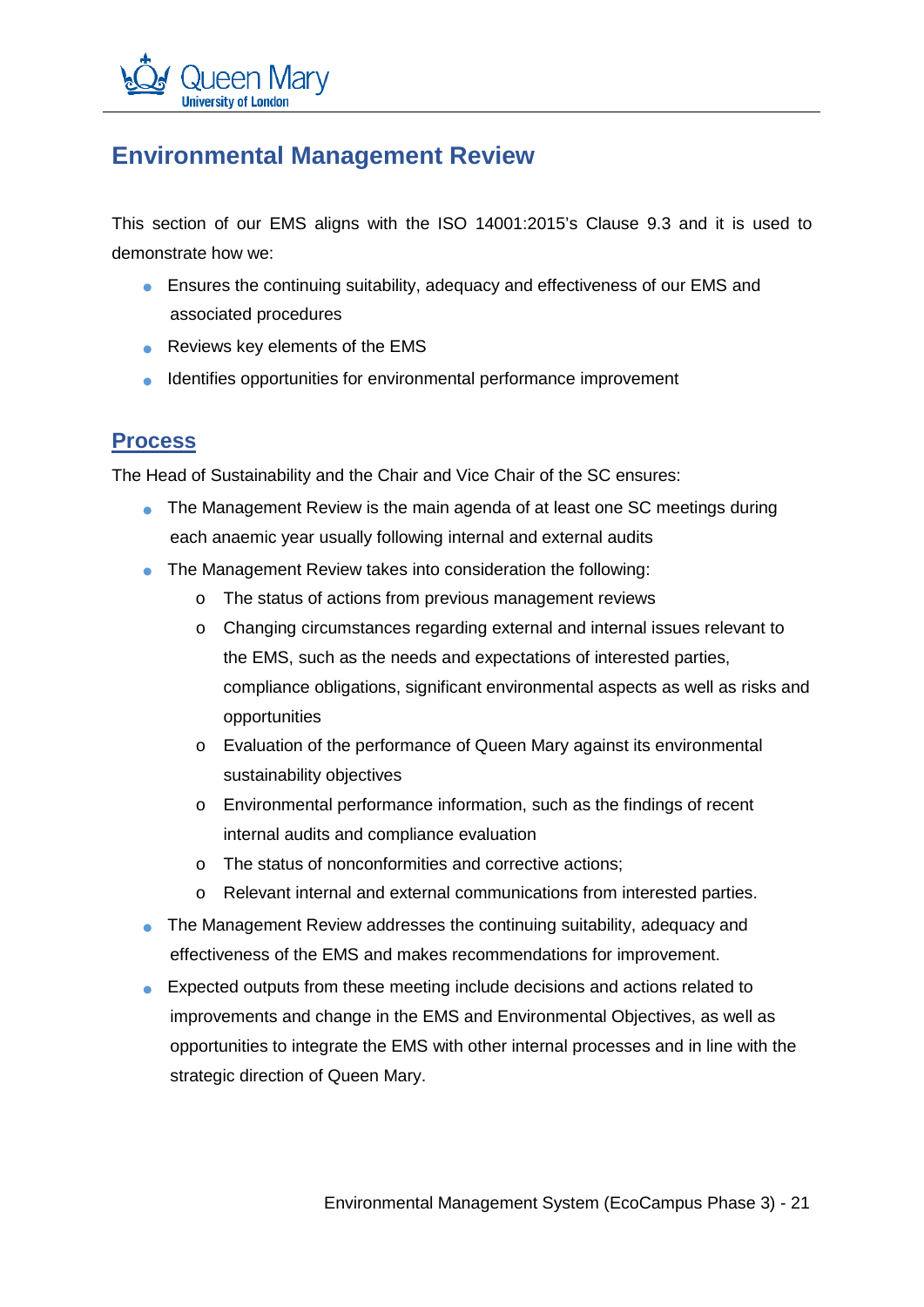

# <span id="page-25-0"></span>**Version Control**

| <b>Date</b> | <b>Version</b> | ⊾Lead∖                 | <b>Due for Review:</b> |
|-------------|----------------|------------------------|------------------------|
| 7 May 2021  |                | Head of Sustainability | 6 May 2022             |